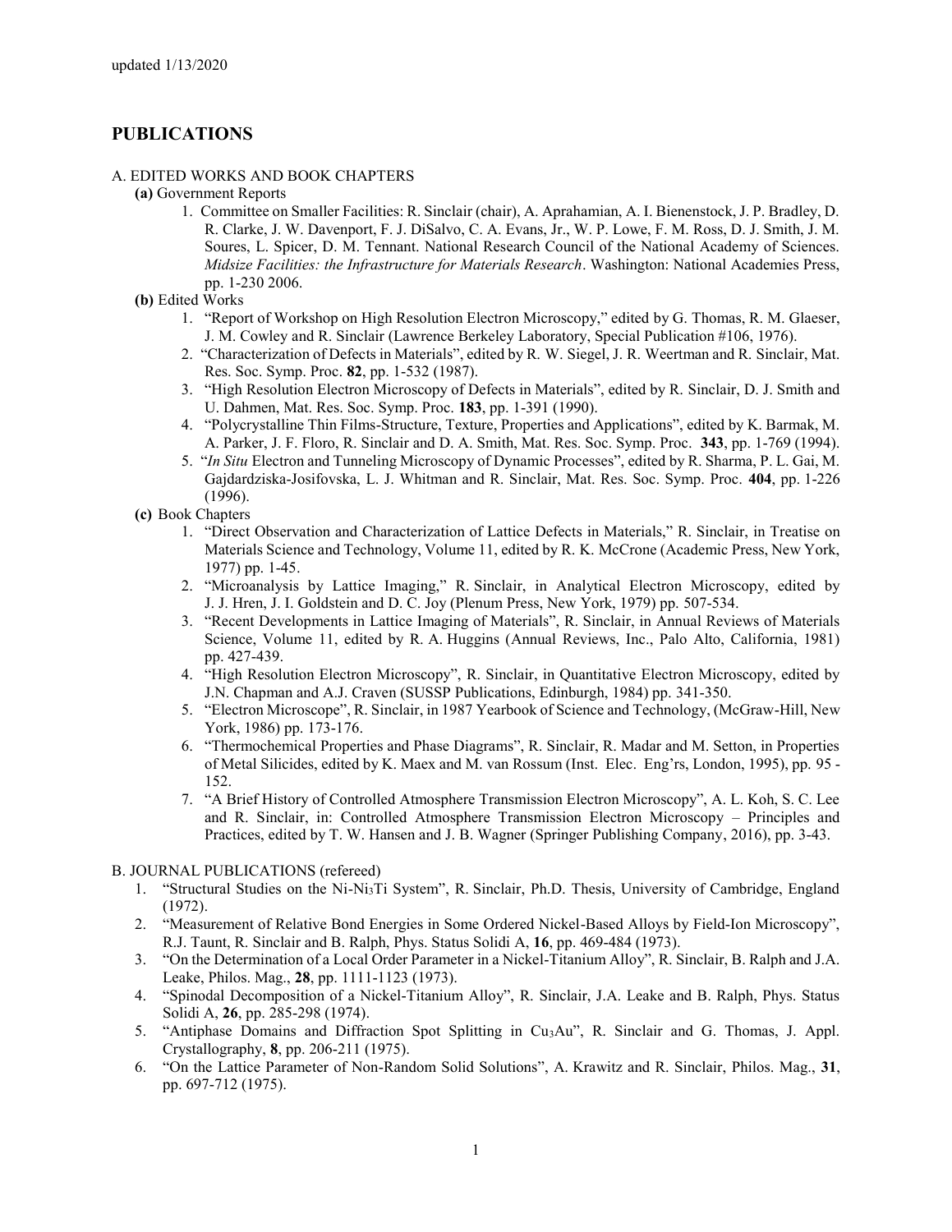- 7. "Analysis of Ordering in Cu3Au, Utilizing Lattice Imaging Techniques", R. Sinclair, K. Schneider and G. Thomas, Acta Metall., **23**, pp. 873-883 (1975).
- 8. "Applications of the Critical Voltage Effect for the Study of Ordering", R. Sinclair, M.J. Goringe and G. Thomas, Philos. Mag., **32**, pp. 501-512 (1975).
- 9. "Optical Diffraction from Lattice Images of Alloys", R. Sinclair, R. Gronsky and G. Thomas, Acta Metall., **24**, pp. 789-795 (1976).
- 10. "Observations of B19 Order ing in Mg3Cd Thin Foils", J. Dutkiewicz and R. Sinclair, Scripta Met., **10**, pp. 489-493 (1976).
- 11. "Discussion of An Electron Diffraction Study of Short-Range Order in Quenched Ni4Mo Alloy", G. Thomas and R. Sinclair, Acta Metall., **25**, pp. 231-234 (1977).
- 12. "Lattice Image Studies of B19 Ordering and Interfacial Structures in Mg3Cd", R. Sinclair and J. Dutkiewicz, Acta Metall., **25**, pp. 235-249 (1977).
- 13. "The Importance of Electron Diffraction to Transmission Electron Imaging", R. Sinclair, Trans. Am. Cryst. Soc., **13**, pp. 101-126 (1977).
- 14. "Structure of Ordered Alloys", R. Sinclair and G. Thomas, J. Phys. (Paris), **38**, C7, pp. 165-171 (1977).
- 15. "A Preliminary Lattice Image Investigation of Nickel-Titanium Martensite", R. Sinclair, J. Phys. (Paris), **38**, C7, pp. 453-456 (1977).
- 16. "Lattice Imaging and Optical Microanalysis of a Cu-Ni-Cr Spinodal Alloy", C. K. Wu, R. Sinclair and G. Thomas, Met. Trans., **9A**, pp.381-387 (1978).
- 17. "Determination of Local Composition by Lattice Imaging", R. Sinclair and G. Thomas, Met. Trans., **9A**, pp. 373-380 (1978).
- 18. "Lattice Imaging Study of a Martensite-Austenite Interface", R. Sinclair and H.A. Mohamed, Acta Metall., **26**, pp. 623-628 (1978).
- 19. "Modulated Substitutional-Intersitial Solute-Atom Clustering in Nitrided Austenitic Fe-34 Ni-V Alloys", J.H. Driver, R. Sinclair and K.H. Jack, Proc. R. Soc. London, **A367**, pp. 99-115 (1978).
- 20. "Comments on 'The Early Stages of the Transformation in Dilute Alloys of Titanium in Nickel''', D.E. Laughlin, R. Sinclair, and L.E. Tanner, Scripta Met., **14**, pp. 373-376 (1980).
- 21. "A Quantitative Assessment of the Capabilities of 2 1/2 D Microscopy for Analyzing Crystalline Solids", G. M. Michal and R. Sinclair, Philos. Mag., **A42**, pp. 691-704 (1980).
- 22. "Metallurgical Applications of the 2 1/2 D TEM Technique", R. Sinclair, G.M. Michal and T. Yamashita, Met. Trans., **12A**, pp. 1503-1512 (1981).
- 23. "Atomic Motion on the Surface of a Cadmium Telluride Single Crystal", R. Sinclair, T. Yamashita and F.A. Ponce, Nature, **290**, pp. 386-388 (1981).
- 24. "Room Temperature Deformation Mechanisms and the Defect Structure of Tungsten Carbide", M.K. Hibbs and R. Sinclair, Acta Metall., **29**, pp. 1645-1654 (1981).
- 25. "Native Tellurium Dioxide Layer on Cadmium Telluride: A High Resolution Electron Microscopy Study", F.A. Ponce, R. Sinclair and R.H. Bube, Appl. Phys. Lett., **39**, pp. 951-953 (1981).
- 26. "The Effect of Orientation, Grain Size and Polymorphism on Magnetic Properties of Sputtered Co-Re Thin Film Media", T. Chen, T. Yamashita and R. Sinclair, IEEE Trans. Magn., **MAG-17**, pp. 3187-3189 (1981).
- 27. "The Structure of TiNi Martensite", G.M. Michal and R. Sinclair, Acta Crystallogr. B, **37**, pp. 1803-1807 (1981).
- 28. "A Morphological Study of 'Premartensitic' Effects in TiNi," P. Moine, G.M. Michal and R. Sinclair, Acta Metall., **30**, pp. 109-123 (1982).
- 29. "Characterization of the Lattice Displacement Waves in Premartensitic TiNi", G.M. Michal, P. Moine and R. Sinclair, Acta Metall., **30**, pp. 125-138 (1982).
- 30. "Electron Irradiation Induced Crystalline Amorphous Transitions in Ni-Ti Alloys", G. Thomas, H. Mori, H. Fujita and R. Sinclair, Scripta Met., **15**, pp. 589-592 (1982).
- 31. "High Resolution Lattice Imaging of Cadmium Telluride", T. Yamashita, F.A. Ponce, P. Pirouz and R. Sinclair, Philos. Mag., **A45**, pp. 693-711 (1982).
- 32. "Dynamic Observation of Defect Annealing in CdTe at Lattice Resolution", R. Sinclair, F.A. Ponce, T. Yamashita, D.J. Smith, R.A. Camps, L.A. Freeman, S.J. Erasmus, W.C. Nixon, K.C.A. Smith and C.J.D. Catto, Nature, **298**, pp. 127-131 (1982).
- 33. "Martensitic Transformations in a TiNi Thin Foil", P. Moine, E. Goo and R. Sinclair, J. Phys. (Paris), **43**, C4, pp. 243-248 (1982).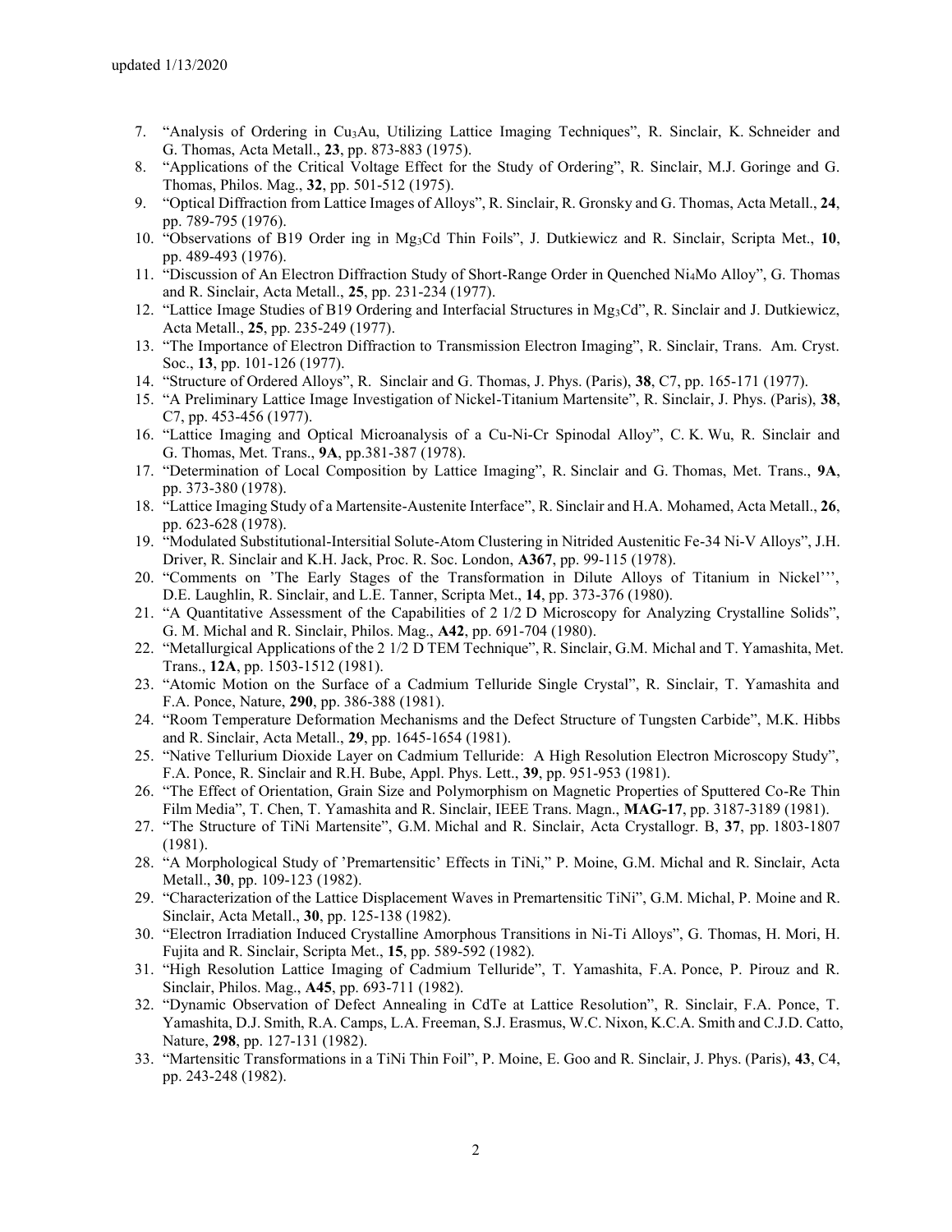- 34. "Transmission Electron Microscopy of Annealed ZrO<sub>2</sub>+8Mol%Sc<sub>2</sub>O<sub>3</sub>", F.K. Moghadam, T. Yamashita, R. Sinclair and D.A. Stevenson, J. Am. Ceram. Soc., **66**, pp. 213-217 (1983).
- 35. "Intergranular Cracking in WC-6%Co: An Application of the von Mises Criterion", V. Jayaram, R. Sinclair and D.J. Rowcliffe, Acta Metall., **31**, pp. 373-378 (1983).
- 36. "Transmission Electron Microscopy Studies of the Polycrystalline Silicon SiO<sup>2</sup> Interface", J.C. Bravman and R. Sinclair, Thin Solid Films, **104**, pp. 153-161 (1983).
- 37. "Detection of Thin Intergranular Cobalt Layers in WC-Co Composites by Lattice Imaging", V. Jayaram and R. Sinclair, J. Am. Ceram. Soc., **66**, pp. C137-C139 (1983).
- 38. "Defect Interactions in Deformed WC", M.K. Hibbs, R. Sinclair and D.J. Rowcliffe, Acta Metall., **32**, pp. 941-947 (1984).
- 39. "The Preparation of Cross-Section Specimens for Transmission Electron Microscopy", J.C. Bravman and R. Sinclair, J. Electron Microsc. Tech., **1**, pp. 53-61 (1984).
- 40. "Cadmium Telluride Films and Solar Cells" R.H. Bube, A. Fahrenbruch, R. Sinclair, T.C. Anthony, C. Fortmann, W. Huber, C-T. Lee, T. Thorpe and T. Yamashita, IEEE Trans. Electron Devices, **ED-31**, pp. 528-538 (1984).
- 41. "Thin Foil Artifacts Observed in Electron Diffraction on a TiNi Alloy", P. Moine, E. Goo and R. Sinclair, Scripta Met., **18**, pp. 1143-1147 (1984).
- 42. "Phase Equilibria in Thin-Film Metallizations", R. Beyers, R. Sinclair and M.E. Thomas, J. Vac. Sci. Technol., **B2**, pp. 781-784 (1984).
- 43. "Metastable Phase Formation in Titanium-Silicon Thin Films", R. Beyers and R. Sinclair, J. Appl. Phys., **57**, pp. 5240-5245 (1985).
- 44. "*In Situ* TEM Study of Martensitic NiTi Amorphization by Ni Ion Implantation", P. Moine, J. P. Riviere, M.O. Ruault, J. Chaumont, A. Pelton and R. Sinclair, Nucl. Instrum. Methods B, **7/8**, pp. 20-25 (1985).
- 45. "Precipitation of Phosphorus and Tin in Temper Embrittled Low Alloy Steel", J.E. Wittig, R. Sinclair and R. Viswanathan, Scripta Met., **19**, pp. 111-116 (1985).
- 46. "Displacement Boundaries in TiNi Alloys", E. Goo and R. Sinclair, Scripta Met., **19**, pp. 1257-1259 (1985).
- 47. "Silicon Nitride Joining", M. L. Mecartney, R. Sinclair and R. E. Loehman, J. Am. Ceram. Soc., **68**, pp. 472-478 (1985).
- 48. "Mechanical Twinning in Ti<sub>50</sub>Ni<sub>47</sub>Fe<sub>3</sub> and Ti<sub>49</sub>Ni<sub>51</sub> Alloys", E. Goo, T. Duerig, K.N. Melton and R. Sinclair, Acta Metall., **33**, pp. 1725-1733 (1985).
- 49. "The B2 to R Transformation in Ti50Ni47Fe<sup>3</sup> and Ti49.5Ni50.5 Alloys", E. Goo and R. Sinclair, Acta Metall., **33**, pp. 1717-1723 (1985).
- 50. "Delineation of Emitter-Collector Shorts in Bipolar Test Structures by Voltage Contrast Scanning Electron Microscopy", A.H. Carim, R. Sinclair and W.T. Stacy, SEM **1985**: III, pp. 1047-1053 (1985).
- 51. "Lattice Images of Defect Free Silicon-On-Sapphire Prepared by Ion Implantation", M.A. Parker, R. Sinclair and T.W. Sigmon, Appl. Phys. Lett., **47**, pp. 626-628 (1985).
- 52. "Deformation Enhanced Decarburization of WC-Co", V. Jayaram, R. Sinclair and D.J. Rowcliffe, Scripta Met., **20**, pp. 55-60 (1986).
- 53. "Plastic Deformation of WC-Co at High Confining Pressure", V. Jayaram, A. Kronenberg, S.H. Kirby, D.J. Rowcliffe and R. Sinclair, Scripta Met., **20**, pp. 701-705 (1986).
- 54. "High Resolution Transmission Electron Microscope Observations of Silicon Regrowth at Controlled Elevated Temperatures", R. Sinclair and M.A. Parker, Nature, **322**, pp. 531-533 (1986).
- 55. "The Evolution of Si/SiO<sup>2</sup> Interface Roughness", A.H. Carim and R. Sinclair, J. Electrochem. Soc., **134**, pp. 741-746 (1987).
- 56. "Amorphous Ti-Si Alloy Formed by Interdiffusion of Amorphous Si and Crystalline Ti Multilayers", K. Holloway and R. Sinclair, J. Appl. Phys., **61**, pp. 1359-1364 (1987).
- 57. "Phase Equilibria in Metal-Gallium-Arsenic Systems: Thermodynamic Considerations for Metallization Materials", R. Beyers, K.B. Kim and R. Sinclair, J. Appl. Phys., **61**, pp. 2195-2202 (1987).
- 58. "Kinetics & Oxide Composition for Thermal Oxidation of Cadmium Telluride", F. Wang, A. Schwartzman, A.L. Fahrenbruch, R. Sinclair, R.H. Bube and C.M. Stahle, J. Appl. Phys., **62**, pp. 1469-1476 (1987).
- 59. "High-Resolution Electron Microscopy of Structural Features at the Si/SiO<sub>2</sub> Interface", A.H. Carim and R. Sinclair, MateR. Letts., **5**, pp. 94-98 (1987).
- 60. "High-Resolution Electron Microscopy and Scanning Tunneling Microscopy of Native Oxides on Silicon", A.H. Carim, M.M. Dovek, C.F. Quate, R. Sinclair and C. Vorst, Science, **237**, pp. 630-633 (1987).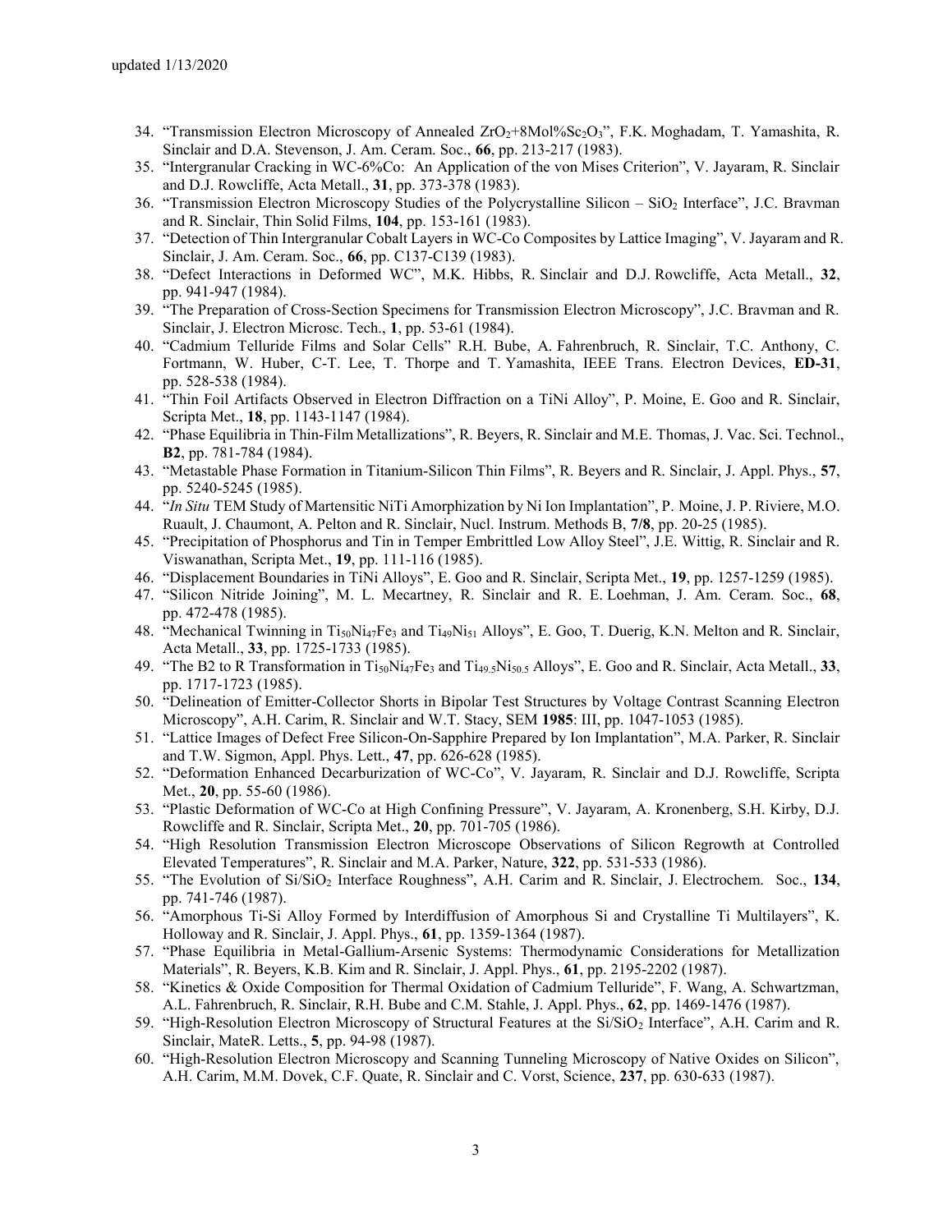- 61. "*In Situ* HREM of Interface Reactions in Semiconductors", R. Sinclair, M.A. Parker and K.B. Kim, Ultramicroscopy, **23**, pp. 383-396 (1987).
- 62. "Disordered Intermixing at the Platinum-Silicon Interface Demonstrated by High-resolution Cross-sectional Transmission Electron Microscopy, Auger Electron Spectroscopy and MeV Ion Channeling", J.R. Abelson, K.B. Kim, D.E. Mercer, C. R. Helms, R. Sinclair and T.W. Sigmon, J. Appl. Phys., **63**, pp. 689-692 (1988).
- 63. "High-resolution and *In Situ* TEM Studies of Annealing of Ti-Si Multilayers", K. Holloway and R. Sinclair, J. Less Common Metals, **140**, pp. 139-148 (1988).
- 64. "Structural Determination of Small Amorphous Volumes by Electron Diffraction", P. Moine, A.R. Pelton and R. Sinclair, J. Non-Cryst. Solids, **101**, pp. 213-222 (1988).
- 65. "Interfacial Reactions in the Ti/GaAs System", K.B. Kim, M. Kniffin, R. Sinclair and C. R. Helms, J. Vac. Sci. Technol. A, **6**, pp. 1473-1477 (1988).
- 66. "The Development of *In Situ* High Resolution Electron Microscopy", R. Sinclair, T. Yamashita, M.A. Parker, K.B. Kim, K. Holloway and A.F. Schwartzman, Acta Crystallogr. Sec. A, **44**, pp. 965-975 (1988).
- 67. "Interfacial Reactions on Annealing Molybdenum-Silicon Multilayers", K. Holloway, K.B. Do and R. Sinclair, J. Appl. Phys., **65**, pp. 474-480 (1989).
- 68. "A High-Resolution Electron Microscopy Study of the Fine Structure in a Trench Capacitor", R. Sinclair, K.B. Kim, O. Shippou and H. Iwasaki, J. Electrochem. Soc., **136**, pp. 511-518 (1989).
- 69. "Structure and Electrical Properties of Interfaces Between Silicon Films and n+ Silicon Crystals", S. Ogawa, S. Okuda, T. Yoshida, T. Kouzaki, K. Tsukamoto and R. Sinclair, J. Appl. Phys., **65**, pp. 668-671 (1989).
- 70. "Amorphous Silicide Formation by Thermal Reaction: A Comparison of Several Metal-Silicon Systems", K. Holloway, R. Sinclair and M. Nathan, J. Vac. Sci. Technol. A, **7**, pp. 1479-1483 (1989).
- 71. "Morphology of the Silicon Implanted Interface of a Polysilicon/Single Crystal Silicon Structure", S. Okuda, S. Ogawa, T. Kouzaki, T. Yoshida, F. Toujou and R. Sinclair, Jpn. Nucl. Instr. Meth. Phys. Res. B, **39**, pp. 334-337 (1989).
- 72. "Thickness Measurements and Growth Kinetics of Thin SiO<sup>2</sup> Layers", A.H. Carim and R. Sinclair, J. Electrochem. Soc., **137**, pp. 279-283 (1990).
- 73. "Metastable Phase Formation in Thin Films and Multilayers", B.M. Clemens and R. Sinclair, MRS Bull., **15** (2), pp. 19-28 (1990).
- 74. "Deformation, Twinning and Thermo-Mechanical Strengthening of Ti<sub>50</sub>Ni<sub>47</sub>Fe<sub>3</sub>", W.J. Moberly, J.L. Proft, T.W. Duerig and R. Sinclair, Acta Metall., **38**, pp. 2601-2612 (1990).
- 75. "A Thermodynamic Approach for Interpreting Metallization Layer Stability and Thin-Film Reactions Involving Four Elements: Application to Integrated Circuit Contact Metallurgy", A.S. Bhansali, R. Sinclair and A.E. Morgan, J. Appl. Phys., **68**, pp. 1043-1049 (1990).
- 76. "Phase Reactions at Semiconductor Metallization Interfaces", A.S. Bhansali, D.H. Ko and R. Sinclair, J. Electron. Mater., **19**, pp. 1171-1175 (1990).
- 77. "Study of Interfacial Reactions in Metal-Silicon and Related Interfacial Reactions by High Resolution Electron Microscopy and Thermodynamic Analysis", R. Sinclair, Mater. Trans. Jpn. Inst. Met., **31**, pp. 628-635 (1990).
- 78. "SiO2/Si Interfaces Studied by STM and HRTEM (II)", M. Niwa, M. Onoda, M. Matsumoto, H. Iwasaki and R. Sinclair, Jpn. J. Appl. Phys., **29**, pp. 2665-2670 (1990).
- 79. "Interface Microstructure of Titanium Thin-Film / Silicon-Crystal Single Substrate, Correlated with Electrical Barrier Heights", S. Ogawa, T. Yoshida, T. Kouzaki and R. Sinclair, J. Appl. Phys., **70**, pp. 827-832 (1991).
- 80. "Structure of an Amorphous Ti-Si Alloy Formed by Thermal Reaction", K. Holloway, P. Moine, J. Delage and R. Sinclair, J. Non-Cryst. Solids, **134**, pp. 133-140 (1991).
- 81. "Amorphous Phase Formation in an As-Deposited Platinum-GaAs Interface", D.H. Ko and R. Sinclair, Appl. Phys. Lett., **58**, pp. 1851-1853 (1991).
- 82. "Metastable and Equilibrium Defect Structure of II/VI GaAs Interfaces", A.F. Schwartzman and R. Sinclair, J. Electron. Mater., **20**, pp. 805-814 (1991).
- 83. "SiO2/Si Interfaces Studied by Scanning Tunneling Microscopy and High Resolution Transmission Electron Microscopy", M. Niwa, M. Onoda, M. Matsumoto, H. Iwasaki and R. Sinclair, J. Electrochem. Soc., **139**, pp. 901-906 (1992).
- 84. "Modeling of Agglomeration in Polycrystalline Thin Films: Application to TiSi<sub>22</sub> on a Silicon Substrate", T.P. Nolan, R. Sinclair and R. Beyers, J. Appl. Phys., **71**, pp. 720-724, (1992).
- 85. "Structural Determination of Amorphous Ni-Ti Thin Films, Using Electron Diffraction Analysis", P. Moine, J. Delage, A.R. Pelton and R. Sinclair, Acta Metall., **40**, pp. 1855-1863 (1992).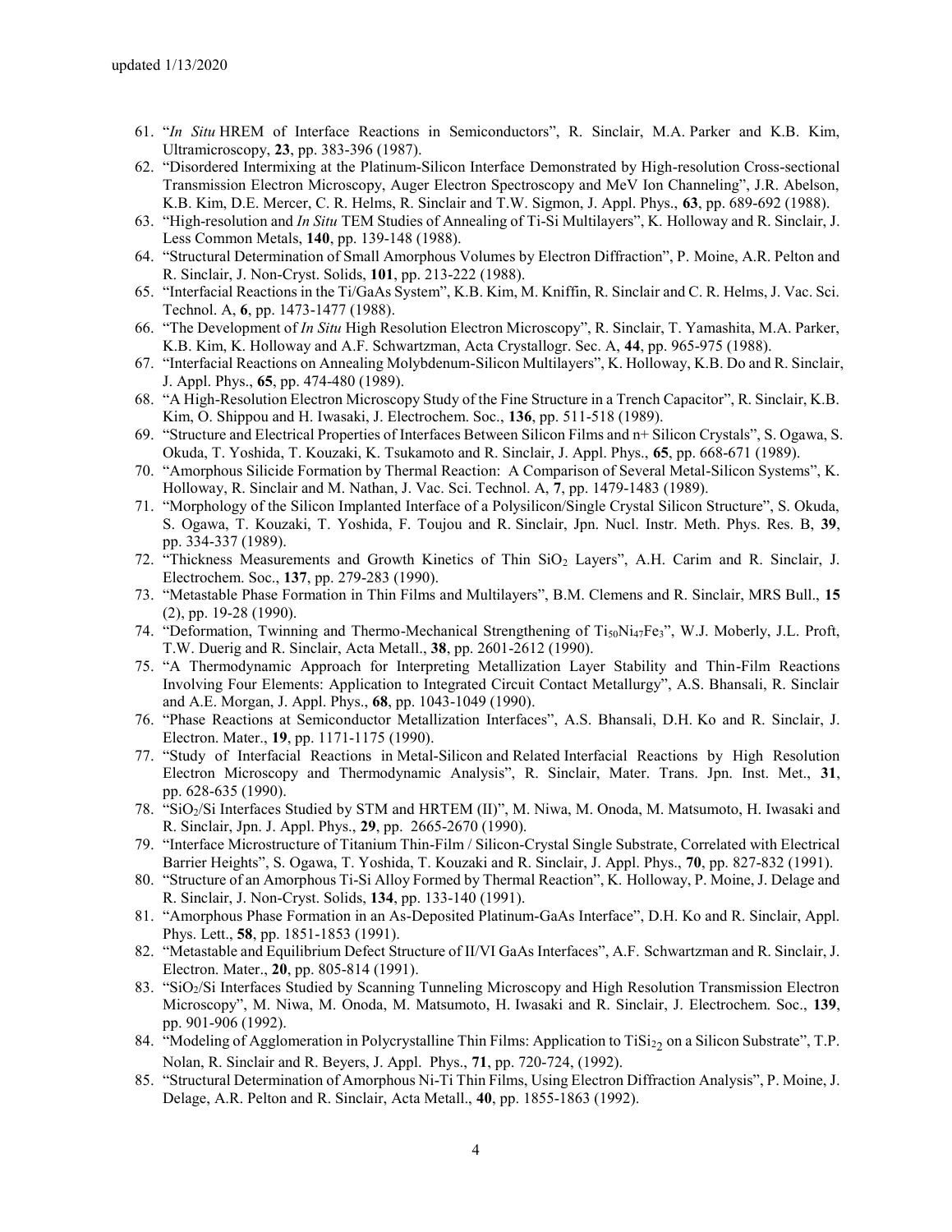- 86. "Amorphous Phase Formation and Initial Interfacial Reaction in the Pt/GaAs System", D.H. Ko and R. Sinclair, J. Appl. Phys., **72**, pp. 2036-2042 (1992).
- 87. "Epitaxial Pt (001), Pt (110) and Pt (111) Films on MgO (001), MgO (110), MgO (111) and Al2O3 (0001)", B.M. Lairson, M.R. Visokay, R. Sinclair, S. Hagstrom and B.M. Clemens, Appl. Phys. Lett., **61**, pp. 1390-1392 (1992).
- 88. "Microstructure and Crystallography of Textured CoCrTa/Cr Sputtered Thin Film Media for Longitudinal Recording", T.P. Nolan, R. Sinclair, R. Ranjan and T. Yamashita, Ultramicroscopy, **47**, pp. 437-446 (1992).
- 89. "Crystallization of Silicon in Aluminum/Amorphous-Silicon Multilayers", T.J. Konno and R. Sinclair, Philos. Mag. B, **66**, pp. 749-765 (1992).
- 90. "Epitaxial PtFe (001) Thin Films on MgO (001) with Perpendicular Magnetic Anisotropy", B.M. Lairson, M.R. Visokay, R. Sinclair and B. M. Clemens, Appl. Phys. Lett., **62**, pp. 639-641 (1993).
- 91. "TEM Analysis of Co-Gd and Cr-Gd Multilayer Structures", G.A. Bertero, T.C. Hufnagel, B.M. Clemens and R. Sinclair, J. Mater. Res., **8**, pp. 771-774 (1993).
- 92. "Transmission Electron Microscopic Analysis of Microstructural Features in Magnetic Recording Media", T.P. Nolan, R. Sinclair, R. Ranjan and T. Yamashita, IEEE Trans. Magn., **29**, pp. 292-299 (1993).
- 93. "Direct Observation of Crystallization in Silicon by *In Situ* High Resolution Electron Microscopy", R. Sinclair, J. Morgiel, A.S. Kirtikar, I.W. Wu and A. Chiang, Ultramicroscopy, **51**, pp. 41-45 (1993).
- 94. "Crystallographic Orientation of Textured CoCrTa/Cr Recording Media", T.P. Nolan, R. Sinclair, R. Ranjan and T. Yamashita, J. Appl. Phys., **73**, pp. 5117-5124 (1993).
- 95. "Effect of Microstructural Features on Media Noise in Longitudinal Recording Media", T.P. Nolan, R. Sinclair, R. Ranjan and T. Yamashita, J. Appl. Phys., **73**, pp. 5566-5568 (1993).
- 96. "Microstructural Analysis of Magnetic Fe/Pt Multilayer Thin Films by Transmission Electron Microscopy", M. R. Visokay, B.M. Lairson, B.M. Clemens and R. Sinclair, J. Magn. Magn. Mater., **126**, pp. 136-140 (1993).
- 97. "Influence of Interfacial Doping with Rare Earth Elements on the Magnetic Properties of Selected Co/Pt Multilayers", G.A. Bertero and R. Sinclair, J. Magn. Mag. Mater., **126**, pp. 275-278 (1993).
- 98. "Annealing of Metal Multilayers Studied by *In Situ* High Resolution Electron Microscopy", R. Sinclair and T.J. Konno, J. Magn. Magn. Mater., **126**, pp. 108-112 (1993).
- 99. "Crystallization and Decomposition of Co-sputtered Amorphous Silicon-Aluminum Thin Films", T.J. Konno and R. Sinclair, Mater. Chem. Phys., **35**, pp. 99-113 (1993).
- 100."Epitaxial PtFe and PtCo(001) Thin Films with Perpendicular Magnetic Anisotropy", B.M. Lairson, M. R. Visokay, R. Sinclair and B.M. Clemens, J. Magn. Mag. Mater., **126**, pp. 577-579 (1993).
- 101."Epitaxial Tetragonal PtCo(001) Thin Films with Perpendicular Magnetic Anisotropy", B.M. Lairson, M.R. Visokay, E.E. Marinero, R. Sinclair and B.M. Clemens, J. Appl. Phys., **74**, pp. 1922-1928 (1993).
- 102."Annealing Effect on Structure of Fe/Zr Multilayers", K. Yamamoto, T. Nakayama, H. Sato, T.J. Konno and R. Sinclair, J. Magn. Magn. Mater., **126**, pp. 128-130 (1993).
- 103."Structure and Corrosion Properties of Al/Si Multilayers", T. Nakayama, T.J. Konno, H. Satoh and R. Sinclair, J. Magn. Magn. Mater., **126**, pp. 167-169 (1993).
- 104."Structure and Corrosion Properties of Fe/Zr Multilayers", T. Nakayama, H. Sato, T. J. Konno, B.M. Clemens, D.A. Stevenson, R. Sinclair and S.B. Hagstrom, J. Magn. Mag. Mater., **126**, pp. 105-107 (1993).
- 105."Atomic-scale Planarization of SiO2/Si(001) Interfaces", M. Niwa, M. Udagawa, K. Okada, T. Kouzaki and R. Sinclair, Appl. Phys. Lett., **63**, pp. 675-677 (1993).
- 106."Crystallization of Co-sputtered Amorphous Cobalt-Carbon Alloys", T.J. Konno and R. Sinclair, Acta Metall. Mater., **42**, pp. 1231-1247 (1994).
- 107."Crystallization of Co-sputtered Amorphous Cobalt-Carbon Alloys: Morphology and Kinetics of Spherulitic Growth", T.J. Konno and R. Sinclair, Mater. Sci. Eng., **A179/A180**, pp. 297-302 (1994).
- 108."Metal-Contact Induced Crystallization of Semiconductors,² T.J. Konno and R. Sinclair, Mater. Sci. Eng. A, **A179/A180**, pp. 426-432 (1994).
- 109."*In-Situ* , Dynamic High Resolution Transmission Electron Microscopy: Application to Pt/GaAs Interfacial Reactions", D.H. Ko and R. Sinclair, Ultramicroscopy, **54**, pp. 166-178 (1994).
- 110."Noise Properties and Microstructure of Oriented CoCrTa/Cr Media", R. Ranjan, W. R. Bennett, G.J. Tarnopolsky, T. Yamashita, T.P. Nolan and R. Sinclair, J. Appl. Phys., **75**, pp. 6144-6146 (1994).
- 111. "Thermochemical Stability of BaFe<sub>12</sub>O<sub>19</sub> and BaFe<sub>2</sub>O<sub>4</sub> and Phase Relations in the Ba-Fe-O Ternary System". J. Li, T.M. Gur, R. Sinclair, S.S. Rosenblum and H. Hayashi, J. Mater. Res., **9**, pp. 1499-1512 (1994).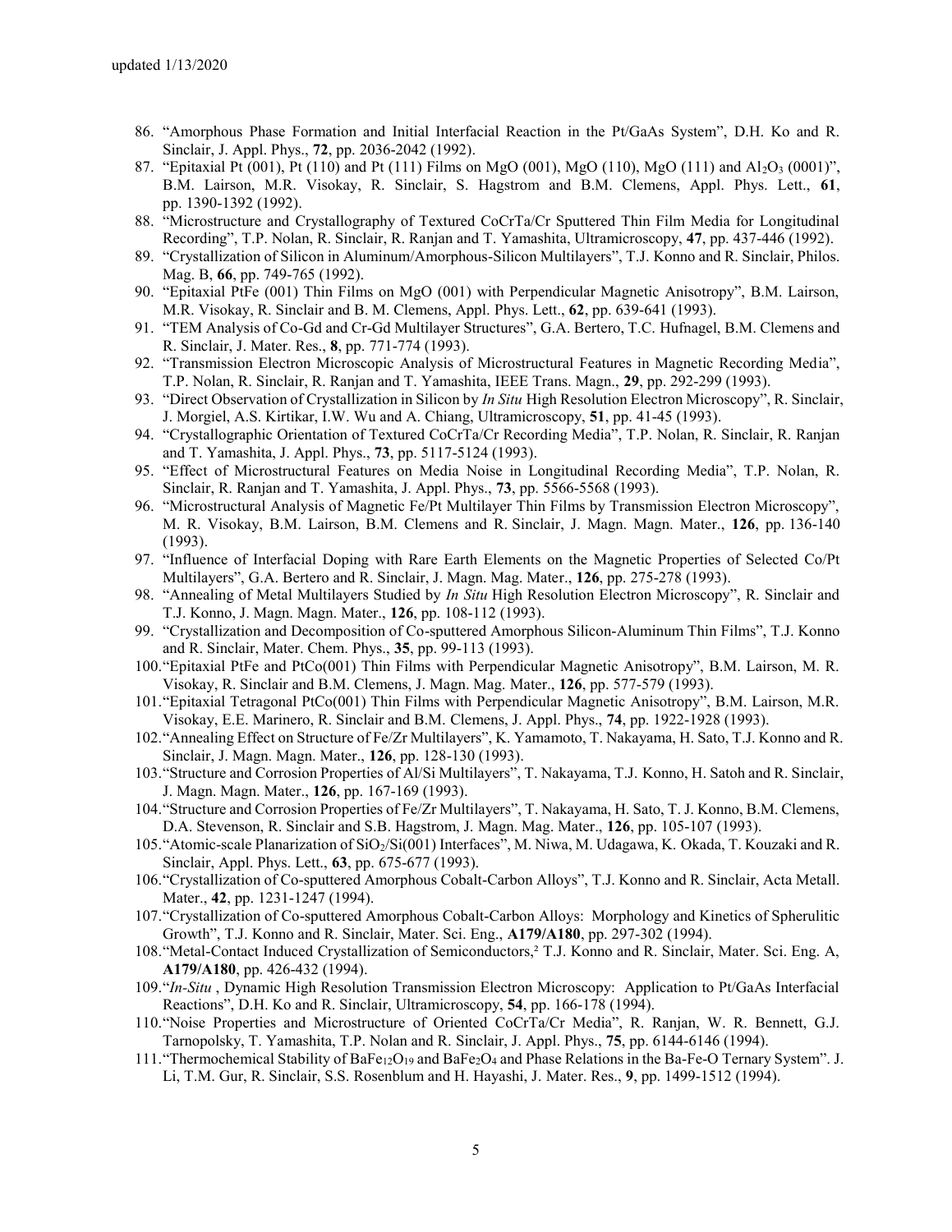- 112."Structure-Property Correlations in Pt/Co Multilayers for Magneto-Optic Recording", G.A. Bertero and R. Sinclair, J. Magn. Magn. Mater., **134**, pp. 173-184 (1994).
- 113."Studies of Material Reactions by *In-Situ* High Resolution Electron Microscopy (HREM)," R. Sinclair, MRS Bull., **19** (6), pp. 26-31 (1994).
- 114."Oxygen Coulometric Titration Study of M Ba-Ferrite", J. Li, T.M. Gur, R. Sinclair, S.S. Rosenblum and H. Hayashi, Solid State Ionics, **73**, pp. 185-188 (1994).
- 115."*In Situ* HREM: Application to Metal-Mediated Crystallization," R. Sinclair and T.J. Konno, Ultramicroscopy, **56**, pp. 225-232 (1994).
- 116."(Pt/Co/Pt)/X Multilayer Films With High Kerr Rotations and Large Perpendicular Magnetic Anisotropies", G.A. Bertero and R. Sinclair, Appl. Phys. Lett., **64**, pp. 3337-3339 (1994).
- 117."Temperature and Orientation Effects on Magnetic Properties of Barium Ferrite Thin Films", J. Li, R. Sinclair, S.S. Rosenblum and H. Hayashi, IEEE Trans. Magn., **30**, pp. 4050-4052 (1994).
- 118."Longitudinal Recording Performance of Doped Barium Ferrite Magnetic Thin Films", S. S. Rosenblum, J. Li, H. Hayashi and R. Sinclair, IEEE Trans. Magn., **30**, pp. 4047-4049 (1994).
- 119."Atomic-Order Planarization of Ultra-Thin SiO2/Si (001) Interfaces," M. Niwa, T. Kouzaki, K. Okada, M. Udagawa and R. Sinclair, Jpn. J. Appl. Phys., **33**, pp. 388-394 (1994).
- 120."Metal-Mediated Crystallization of Amorphous Silicon in Silicon-Silver Layered Systems," T.J. Konno and R. Sinclair, Philos. Mag. B, **71**, pp. 163-178 (1995).
- 121."Metal-Mediated Crystallization of Amorphous Germanium in Germanium-Silver Layered Systems," T.J. Konno and R. Sinclair, Philos. Mag. B, **71**, pp. 179-199 (1995).
- 122."Crystallization of Amorphous Carbon in Carbon-Cobalt Layered Thin Films," T. J. Konno and R. Sinclair, Acta Metall. Mater., **43**, pp. 471-484 (1995).
- 123."Direct Formation of Ordered CoPt and FePt Compound Thin Films by Sputtering", M.R. Visokay and R. Sinclair, Appl. Phys. Lett., **66**, pp. 1692-1694 (1995).
- 124."Interface Structure and Perpendicular Magnetic Anisotropy in Pt/Co Multilayers", G.A. Bertero, R. Sinclair, C.-H. Park and Z.X. Shen, J. Appl. Phys., **77**, pp. 3953-3959 (1995).
- 125."High Density Recording Characteristics of Sputtered Barium Ferrite Thin Films", J. Li, S.S. Rosenblum, W. Nojima, H. Hayashi and R. Sinclair, IEEE Trans. Magn., **31**, pp. 2749-2751 (1995).
- 126."As-deposited Crystalline Barium Ferrite Thin Film Media for Longitudinal Recording", J. Li, S.S. Rosenblum, H. Hayashi and R. Sinclair, J. Magn. Mag. Mater., **153**, p. 246 (1995).
- 127."Reaction Mediated Texturing of Barium Ferrite Magnetic Thin Films", J. Li, S. S. Rosenblum, H. Hayashi and R. Sinclair, J. Mater. Res., **10**, pp. 2343-2349 (1995).
- 128."Interfacial Reactions in the Zr/Si System Studied by *In-Situ* TEM", H. Tanaka, T.J. Konno, R. Sinclair and N. Hiroshita, J. Appl. Phys., **78**, pp. 4982-4987 (1995).
- 129."Kerr Rotations and Anisotropy in (Pt/Co/Pt)/X Multilayers", G.A. Bertero and R. Sinclair, IEEE Trans. Magn., **31**, pp. 3337-3342 (1995).
- 130."Magnetic and Structural Characteristics of Sputtered Barium Ferrite Thin Films" J. Li, S.S. Rosenblum, H. Hayashi and R. Sinclair, J. Magn. Magn. Mater., **155**, pp. 157-160 (1995).
- 131."Microstructural Evolution of NiFe/Ag Multilayers Studied by X-ray Diffraction and *In Situ* TEM", E. Snoeck, R. Sinclair, M.A. Parker, T.L. Hylton, K.R. Coffey, J.K. Howard, A. Lessmann and A.I. Bienenstock, J. Magn. Magn. Mater., **151**, pp. 24-32 (1995).
- 132."Anomalous Moment and Anisotropy Behavior in Fe3O<sup>4</sup> Films", D.T. Margulies, F.T. Parker, F.E. Spada, J. Li, R. Sinclair, R.S. Goldman and A.E. Berkowitz, Phys. Rev. B, **53**, p. 9175-9187 (1996).
- 133."Micromagnetic and Experimental Studies of CoPtCr Polycrystalline Thin Film Media with Bicrystal Microstructure", Q. Peng, H.N. Bertram, N. Fussing, M.F. Doerner, M. Mirzamaani, D. Margulies, R. Sinclair and S. Lambert, IEEE Trans. Magn., **31**, pp. 2821-2823 (1995).
- 134."Structural Comparisons of Ion-Beam and RF Sputter-Deposited GMR Spin Valves by High Resolution Transmission Electron Microscopy", W.E. Bailey, N.C. Zhu, R. Sinclair and S.X. Wang, J. Appl. Phys., **79**, pp. 6393-6395 (1996).
- 135."Effects of Pt Addition on the Magnetic and Crystallographic Properties of Co-Cr-Pt Thin Film Media," A. Ishikawa and R. Sinclair, J. Magn. Magn. Mater., **152**, pp. 265-273 (1996).
- 136."Analyses of Stacking Fault Density in Co-Alloy Thin Films by High-Resolution Transmission Electron Microscopy," A. Ishikawa and R. Sinclair, IEEE Trans. Magn., **32**, pp. 3605-3607 (1996).
- 137."Measurements of Crystalline Anisotropy on Longitudinal Media," J.K. Chang, Q. Peng, H.N. Bertram and R. Sinclair, IEEE Trans. Magn., **32**, pp. 4902-4904 (1996).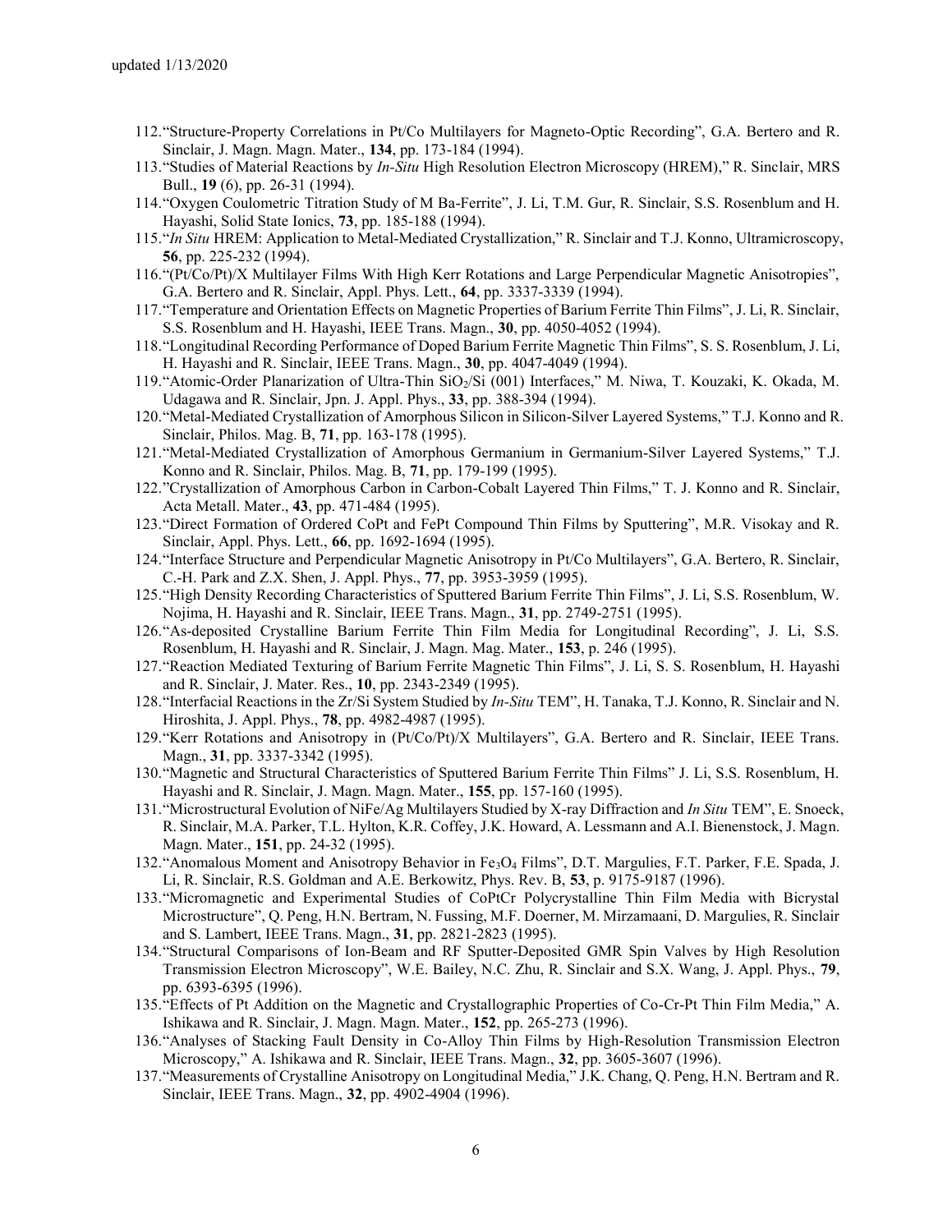- 138."Thin Film Media With and Without Bicrystal Cluster Structure on Glass Ceramic Structures," Q. Chen, J.K. Chang, G.L. Chen and R. Sinclair, IEEE Trans. Magn., **32**, pp. 3599-3601 (1996).
- 139."Microstructure-Magnetic Property Relationships in CoCrPt Magnetic Thin Films," S. McKinlay, N. Fussing, R. Sinclair, and M.F. Doerner, IEEE Trans. Magn., **32**, pp. 3587-3589 (1996).
- 140."Lorentz Transmission Electron Microscopy Study of Micromagnetic Structures in Real Computer Hard Disks," K. Tang, M. R. Visokay, R. Sinclair, C. Ross, R. Ranjan and T. Yamashita, IEEE Trans. Magn., **32**, pp. 4130-4132 (1996).
- 141. "Growth of  $\alpha'$  Nitrogen-Martensite and  $Fe_{16}N_2$  Films Using (001) Silicon Substrates," T.E. Clark, M. R. Visokay, N. Zhu, and R. Sinclair, IEEE Trans. Magn., **32**, pp. 3503-3505 (1996).
- 142."*In Situ* Observation of the C49-to-C<sup>54</sup> Phase Transformation in TiSi<sup>2</sup> Thin Films by Transmission Electron Microscopy", H. Tanaka, N. Hirashita and R. Sinclair, Jpn. J. Appl. Phys. Lett., **35**, pp. L479-481 (1996).
- 143."*In Situ* Atomic Resolution Electron Microscopy of Metal-Mediated Crystallization of Semiconductors", T.J. Konno and R. Sinclair, Materials Science Forum, **204-206**, pp. 749-754 (1996).
- 144."Evolution of Bicrystal Media," J.K. Chang, Q. Peng, Q. Chen, G.-L. Chen, H.N. Bertram and R. Sinclair, IEEE Trans. Magn., **33**, pp. 885-890 (1997).
- 145."Magnetic Clusters, Intergranular Exchange Interaction and Their Microstructural Basis in Thin Film Longitudinal Media", K. Tang, M.E. Schabes, C.A. Ross, L. He, R. Ranjan, T. Yamashita and R. Sinclair, IEEE Trans. Magn., **33**, pp. 4074-4076 (1997).
- 146."Wear Effects on the Microstructural Features of Amorphous Carbon Thin Film", A. Ramirez and R. Sinclair, Surf. Coat. Tech., **94-95**, pp. 549-554 (1997).
- 147."Nano-roughness Effect on Cr Growth Mechanism", J.K. Chang, Q. Chen, G.-L. Chen and R. Sinclair, J. Appl. Phys., **81** (8), pp. 3943-3946 (1997).
- 148. "Interfacial Reaction in the poly-Si/Ta<sub>2</sub>O<sub>5</sub>/TiN Capacitor System", H.-J. Lee, M.-B. Lee, H.-D. Lee and R. Sinclair, J. Appl. Phys., **82** (12), pp. 139-144 (1997).
- 149. "Evidence of Heteroepitaxial Growth of Copper on β-Tantalum", K.W. Kwon, C. Ryu, R. Sinclair and S.S. Wong, Appl. Phys. Lett., **71**, pp. 3069-3071 (1997).
- 150."Chromium Segregation in CoCrTa/Cr and CoCrPt/Cr Thin Films for Longitudinal Recording Media", J.E. Wittig, T.P. Nolan, C.A. Ross, M.E. Schabes, K. Tang, R. Sinclair, and J. Bentley, IEEE Trans. Magn., **34**, pp. 1564-1566 (1998).
- 151."Effects of Ultra-High Vacuum on Crystallographic, Recording and Magnetic Properties of Thin Film Media", C. Gao, S. Wu, J.-P. Chen, R. Malmhall, C. Habermeier, R. Sinclair, H. Laidler and K. O'Grady, IEEE Trans. Magn., **34**, pp. 1576-1578 (1998).
- 152."Kinetic Analysis of the C49-to-C<sup>54</sup> Phase Transformation in TiSi<sup>2</sup> Thin Films by *In Situ* Observation", H. Tanaka, N. Hirashita and R. Sinclair, Jpn. J. Appl. Phys., **37**, pp. 4284-4287 (1998).
- 153."Crystallization of Amorphous Carbon Thin Films in the Presence of Magnetic Media", A. G. Ramirez, T. Itoh and R. Sinclair, J. Appl. Phys., **85**, pp. 1508-1513 (1999).
- 154."A Study of the Failure Mechanism of a Titanium Nitride Diffusion Barrier", H.-J. Lee, P. Li, B. Roberts and R. Sinclair, J. Appl. Phys., **86** (6), pp. 3096-3103 (1999).
- 155."Solid-state Amorphization at tetragonal-Ta/Cu Interfaces", K.-W. Kwon, H.-J. Lee and R. Sinclair, Appl. Phys. Lett., **75** (7), pp. 935-937, (1999).
- 156."Wear-induced Modifications of Amorphous Carbon in the Presence of Magnetic Media", A. G. Ramirez and R. Sinclair, J. Appl. Phys., **85** (8), pp. 5597-5599, (1999).
- 157."Thermal Stability of a Cu/Ta Multilayer: an Intriguing Interfacial Reaction", H.-J. Lee, K. W. Kwon, C. Ryu and R. Sinclair, Acta Mater., **47** (15/16), pp. 3965-3975, (1999).
- 158."Growth and Characterization of Epitaxial NiMnSb/PtMnSb C1*<sup>b</sup>* Heusler Alloy Superlattices", F. B. Mancoff, J. F. Bobo, O. Richter, K. Bessho, P. R. Johnson, R. Sinclair, W. D. Nix, R. L. White and B. M. Clemens, J. Mater. Res., **14** (4), pp. 1560-1569, (1999).
- 159."Case Study of Media Noise Mechanisms in Longitudinal Recording", E. T. Yen, S.Z. Wu, T. Thomson, R. Ristau, R. Ranjan, G. C. Rauch, C. Habermeier and R. Sinclair, IEEE Trans. Magn., **35** (5), pp. 2730-2732, (1999).
- 160. "Study of DC Plasma Oxidized Al<sub>2</sub>O<sub>3</sub> Barriers in Spin Dependent Tunneling Junctions Using High Resolution Transmission Electron Microscopy", T. E. Clark, F. B. Mancoff, S. X. Wang, B.M. Clemens and R. Sinclair, IEEE Trans. Magn., **35** (5), pp. 2922-2924, (1999).
- 161."Grain Size Analysis of Longitudinal Thin Film Media", D.W. Park, R. Sinclair, B.B. Lal, S.S. Malhotra and M.A. Russak, J. Appl. Phys., **87** (9), pp. 5687-5689, (2000).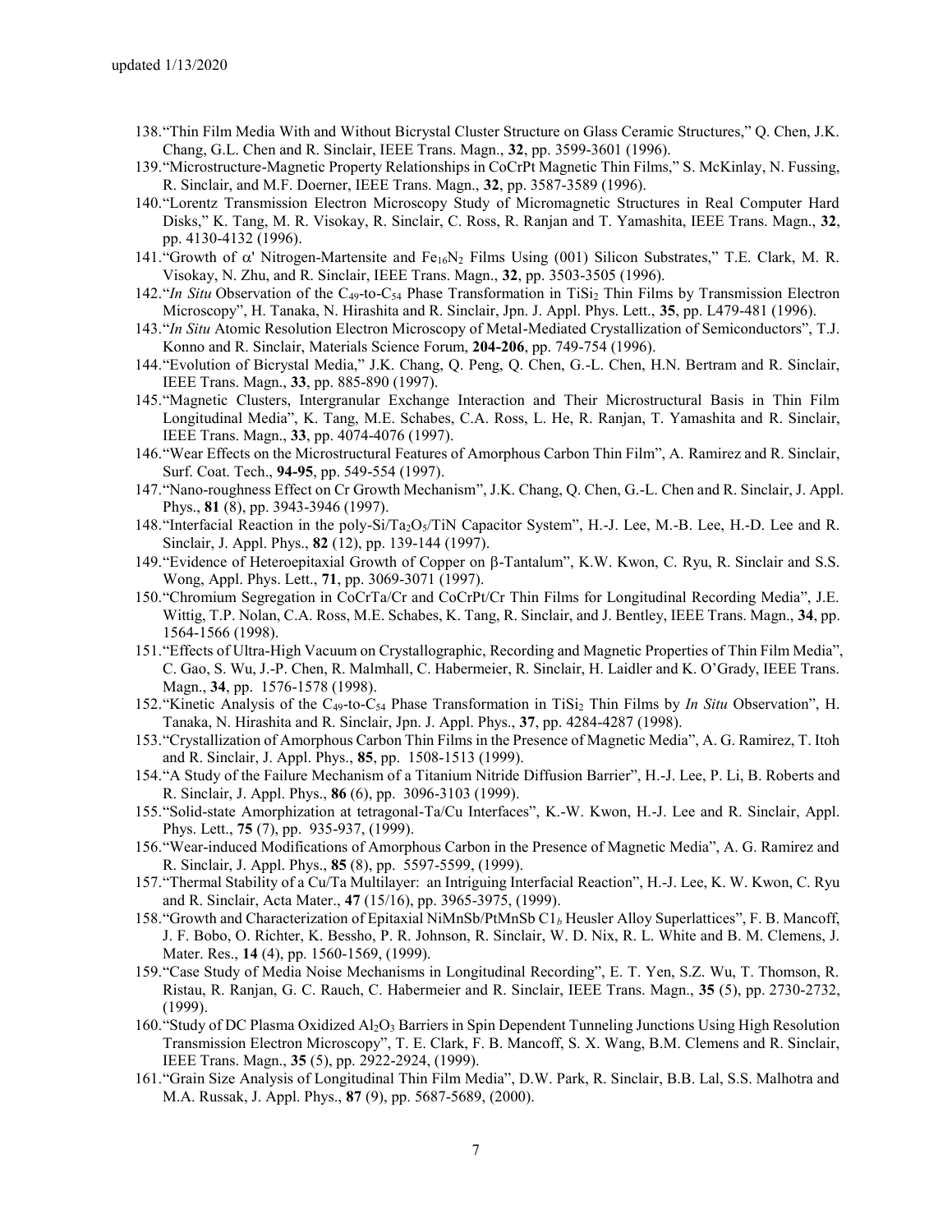- 162."*In Situ* TEM Studies of Metal-Carbon Reactions", R. Sinclair, T. Itoh and R. Chin, Microscopy and Microanalysis **8**, pp. 288-304, (2002).
- 163."Transmission Electron Microscopy Analysis of Computer Hard Disc, Magnetic Thin Films", J. Risner, U. Kwon, D.W. Park and R. Sinclair, Mater. Chem. Phys. **81**, pp. 241-243, (2003)
- 164. "Thermal Stability of Epitaxial Pt Films on  $Y_2O_3$  in a Metal-Oxide-Si Structure", M.-H. Cho, D.W. Moon, K.H. Min, R. Sinclair, S.A. Park, Y.K. Kim, K. Jeong, S.K. Kang and D.-H. Ko, Appl. Phys. Lett., **83** (23), pp. 4758-4760, (2003).
- 165. "Change in the Chemical State and Thermal Stability of  $HfO<sub>2</sub>$  by the Incorporation of  $Al<sub>2</sub>O<sub>3</sub>$ ", M.-H. Cho, H.S. Chang, Y.J. Cho, D.W. Moon, K.-H. Min, R. Sinclair, S.K. Kang, D.-H. Ko, J.H. Lee, J.H. Gu and N.I. Lee, Appl. Phys. Lett., **84** (4), pp. 571-573, (2004).
- 166."Carbide Evolution in Temper Embrittled NiCrMoV Bainitic Steel", J.E. Wittig and R. Sinclair, Steel Res. Int., **75** (1), pp. 47-54, (2004).
- 167."Investigation of the Chemical State of Ultrathin Hf-Al-O Films during High Temperature Annealing", M.-H. Cho, H. S. Chang, Y.J. Cho, D.W. Moon, K.-H. Min, R. Sinclair, S.K. Kang, D.-H. Ko, J.H. Lee, J.H. Gu, et al., Surface Science, **554** (1), pp. L75-L80, (2004).
- 168."Recent Developments in Nano-Characterization of Materials", R. Sinclair, H. Li, J. Risner, U. Kwon, J.U. Huh, R.W. Chin and K.H. Min, J. Ceram. Proc. Res., **5** (1), pp. 5-9 (2004).
- 169."Crystallization and Anisotropic Dielectric Properties of Tantalum Oxide Thin Films", K.-H. Min and R. Sinclair, J. Ceram. Proc. Res., **6**, pp. 17-19, (2005).
- 170."Application of In Situ HREM to Study Crystallization in Materials", R. Sinclair, K.-H. Min, and U. Kwon, Materials Science Forum, **494**, pp. 7-12, (2005).
- 171. "Crystallization Behavior of ALD-Ta<sub>2</sub>O<sub>5</sub> Thin Films: An Application of In-situ TEM", K.-H. Min, R. Sinclair, I.-S. Park, S.-T. Kim, and U.-I. Chung, Philos. Mag., **85** (18), pp. 2049-2063, (2005).
- 172."Ru/Ru-oxide Interlayers for CoCrPtO Perpendicular Recording Media", U. Kwon, R. Sinclair, E.M.T. Velu, S. Malhotra, and G. Bertero, IEEE Trans. Magn., **41** (10), pp. 3193-3195, (2005).
- 173."Observation of the Effect of Grain Orientation on Chromium Segregation in Longitudinal Magnetic Media", J.D. Risner, R. Sinclair and J. Bentley, J. Appl. Phys., **99**, pp. 033905-1-7, (2006).
- 174."FIB and TEM Studies of Interface Structure in Diamond-SiC Composites," J.S. Park, R. Sinclair, D. Rowcliffe, M. Stern, and H. Davidson, J. Mater. Sci., **41** (14), pp. 4611-4616, (2006).
- 175."Effect of Magnetic Recording Layer Thickness on Media Performance in CoCrPt-Oxide Perpendicular Media," U. Kwon, H.S. Jung, M. Kuo, E.M.T. Velu, S.S. Malhotra, W. Jiang, G. Bertero, and R. Sinclair, IEEE Trans. Magn., **42** (10), pp. 2330-2332, (2006).
- 176."Microstructure and Exchange Coupling of Segregated Oxide Perpendicular Recording Media", T.P. Nolan, J.D. Risner, S.D. Harkness, E. Girt, S.Z. Wu, G.P. Ju and R. Sinclair, IEEE Trans. Magn., **43** (2), pp. 639-644, (2007).
- 177."Orientation Relationship in Diamond and Silicon Carbide Composites", J.S. Park, R. Sinclair, D. Rowcliffe, M. Stern and H. Davidson, Diamond Rel. Mater., **16** (3), pp. 562-565, (2007).
- 178."Analytical TEM Examinations of CoPt-TiO<sup>2</sup> Perpendicular Magnetic Recording Media", J.D. Risner, T.P. Nolan, J. Bentley, E. Girt, S.D. Harkness IV, and R. Sinclair, Microsc. Microanal., **13**, pp. 70-79, (2007).
- 179."High-Moment Antiferromagnetic Nanoparticles with Tunable Magnetic Properties", W. Hu, R. J. Wilson, A.L. Koh, A. Fu, A.Z. Faranesh,C. M. Earhart, S.J. Osterfeld, S-J. Han, L. Xu, S. Guccione, R. Sinclair and Shan X. Wang, Advanced Materials **20**, pp. 1479-1483 (2008).
- 180."Real-Time Intravital Imaging of RGD−Quantum Dot Binding to Luminal Endothelium in Mouse Tumor Neovasculature", B. R. Smith, Z. Cheng, A. De, A. L. Koh, R. Sinclair and S. S. Gambhir, Nano Letters **8**(9), pp. 2599-2606, (2008).
- 181."Synthesis and characterization of PVP-coated large core iron oxide nanoparticles as an MRI contrast agent", H-Y. Lee, S-H Lee, C. Xu, J. Xie, J-H. Lee, B. Wu, A. L. Koh, X. Wang, R. Sinclair, S. X. Wang, D. G. Nishimura, S. Biswal1, S. Sun, S. H. Cho and X. Chen, Nanotechnology **19** (2008) 165101
- 182."TEM Analyses of Synthetic Anti-Ferromagnetic (SAF) Nanoparticles Fabricated Using Different Release Layers", A.L. Koh, W. Hu, R.J. Wilson, S.X. Wang and R. Sinclair, Ultramicroscopy **108**, pp. 1490-1494 (2008).
- 183."Improved QD-BRET Conjugates for Detection and Imaging", Y. Xing, M-K. So, A.L. Koh, R. Sinclair and J. Rao, Biochemical and Biophysical Research Communications **372**, pp. 388-394 (2008).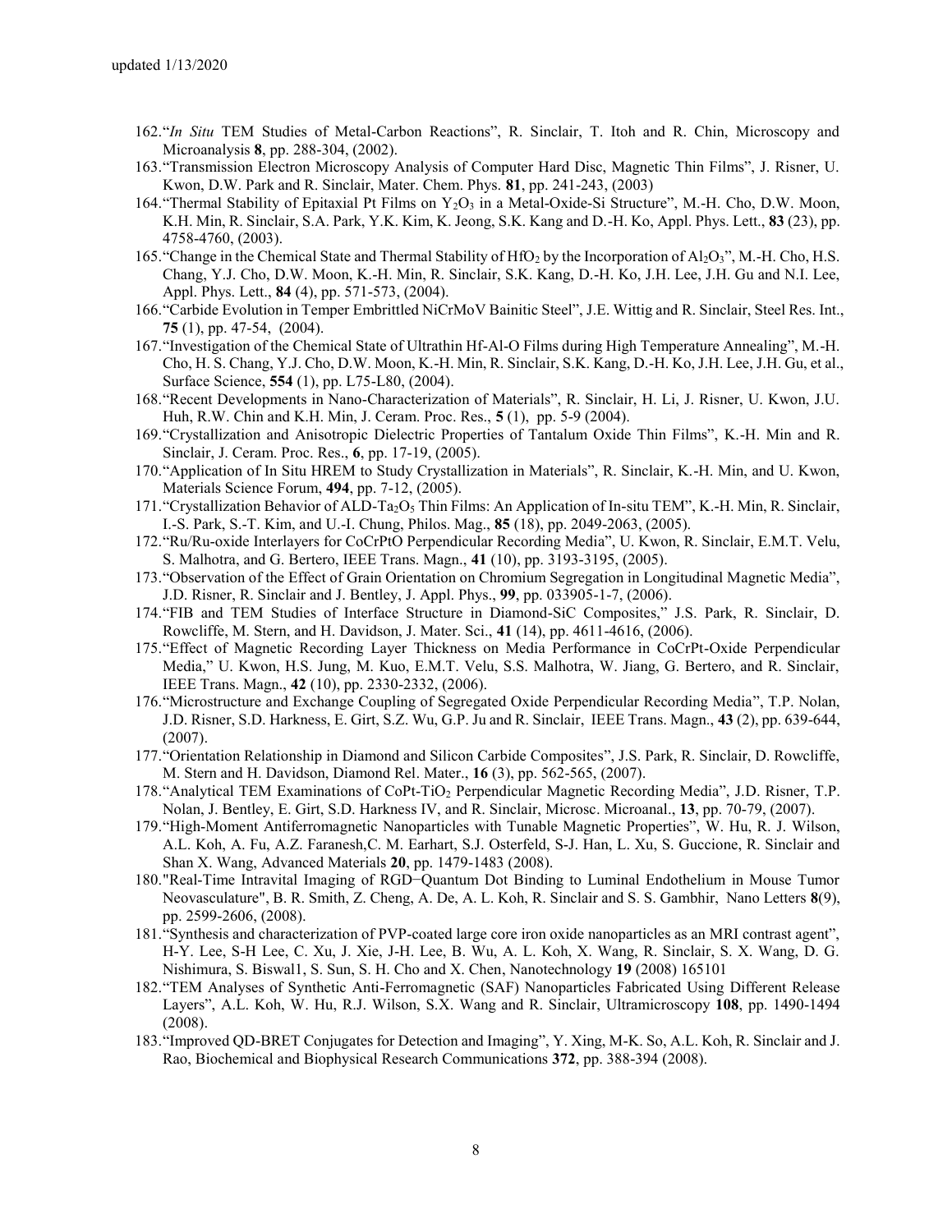- 184."Electron Microscopy Localization and Characterization of Functionalized Composite Organic-Inorganic SERS Nanoparticles on Leukemia Cells", A. L. Koh, C.M. Shachaf, S. Elchuri, G.P. Nolan and R. Sinclair, Ultramicroscopy **109**, pp. 111-121 (2008)
- 185."Preparation, Structural and Magnetic Characterization of Synthetic Anti-ferromagnetic (SAF) Nanoparticles", A.L. Koh, W. Hu, R.J. Wilson, S.X. Wang and R. Sinclair, Philosophical Magazine **88**:36 pp. 4225-4241 (2008).
- 186."Multiplex detection of protease activity with quantum dot nanosensors prepared by intein-mediated specific bioconjugation", Z. Xia, Y. Xing, M-K. So, A.L. Koh, R. Sinclair and J. Rao, Anal. Chem. **80**, pp. 8649–8655 (2008).
- 187."Particle Size, Surface Coating, and PEGylation Influence the Biodistribution of Quantum Dots in Living Mice", M.L. Schipper, G. Iyer, A.L. Koh, Z. Cheng, Y. Ebenstein, A. Aharoni, S. Keren, L.A. Bentolila, J. Li, J. Rao, X. Chen, U. Banin, A.M. Wu, R. Sinclair, S. Weiss, and S.S. Gambhir, Small **5** (1) (2009): 126-34.
- 188."Synthetic Antiferromagnetic Nanoparticles with Tunable Susceptibilities", W. Hu, R. J. Wilson, C. M. Earhart, A.L. Koh, R. Sinclair and S. X. Wang, J. Appl. Phys. **105**, 2009, pp. 07B508 1-3.
- 189."Formation and properties of magnetic chains for 100 nm nanoparticles used in separations of molecules and cells ", R.J. Wilson, W. Hu, C. P.F. Wong, A.L. Koh, R. Gaster, C.M. Earhart, A. Fu, S.C. Heilshorn, R. Sinclair and S. X. Wang, J. Magn. Magn. Mat. **321** (2009), pp.1452–1458.
- 190."'No Titan, No Excuse' (T.J. Konno, 1 April 2008) A Report on an International Workshop on Remote Electron Microscopy for In Situ Studies", R. Sinclair, R. Chin, A.L. Koh and G. Solorzano, Acta Microscopica **18**(1) (2009) pp. 33–38.
- 191."A novel method for detection of phosphorylation in single cells by Surface Enhanced Raman Scattering (SERS) using Composite Organic-Inorganic Nanoparticles (COINs)", C. M. Shachaf, S. Elchuri, A.L. Koh, J. Zhu, L. Nguyen, D.J. Mitchell, J. Zhang, K. Swartz, L. Sun, S. Chan, R. Sinclair and G.P. Nolan, PLoS One **4(4)** (2009) doi:10.1371/journal.pone.0005206
- 192."Structural and Magnetic Characterization of High Moment Synthetic Antiferromagnetic Nanoparticles Fabricated Using Self-Assembled Stamps", A.L. Koh, W. Hu, R.J. Wilson, C. M. Earhart, S. X. Wang and R. Sinclair,J. Appl Phys. **107** (2010), pp. 09B522 1-3.
- 193."Atomic layer deposition of ZnS via in situ production of H2S", J.R. Bakke, J.S. King, H.J. Jung, R. Sinclair and S.F. Bent, THIN SOLID FILMS. **518** (2010) pp. 5400–5408.
- 194."Atomic Layer Deposition of CdS Films", J. R. Bakke, H. J. Jung, J. T. Tanskanen, R. Sinclair and S. F. Bent, Chem. Mater. **22** (2010), pp. 4669–4678.
- 195."Laser-Synthesized Epitaxial Graphene", S. Lee, M.F. Toney, W. Ko, J.C. Randel, H.J. Jung, K. Munakata, J.Lu, T.H. Geballe, M.R. Beasley, R. Sinclair, H.C. Manoharan, A. Salleo, ACS Nano, **4** (12) pp. 7524-7530 (2010).
- 196."Scanning Tunneling Spectroscopy of Lead Sulfide Quantum Wells Fabricated by Atomic Layer Deposition for Band Gap Engineering", W. Lee, N. P. Dasgupta, H.J. Jung, J.-R. Lee, R. Sinclair and F.B. Prinz*,*  Nanotechnology, **21**, 485402, 4pp. (2010).
- 197. "Atomic Layer Deposition of Cd<sub>x</sub>Zn<sub>1-x</sub>S Films", J.R. Bakke, J.T. Tanskanen , H.J. Jung, R. Sinclair and S.F. Bent, J. Mater. Chem., **21**, 743–751 (2011). doi: 10.1039/c0jm02786c.
- 198."Thermal conductivity anisotropy and grain structure in Ge2Sb2Te<sup>5</sup> films", J. Lee, Z. Li, J.P. Reifenberg, S. Lee, R. Sinclair, M. Asheghi and K.E. Goodson. J. Appl. Phys. **109** (8) pp. 084902-084908 (2011). doi: 10.1063/1.3573505.
- 199."Atomic Layer Deposition of Lead Sulfide Quantum Dots on Nanowire Surfaces", H.J. Jung, N. Dasgupta, O. Trejo, M.T. McDowell, A. Hryciw, M. Brongersma, R.Sinclair and F.B. Prinz, Nano Lett., **11** (3), pp 934–940 (2011). doi: 10.1021/nl103001h.
- 200."Crater Patterned 3-D Protonic Fuel Cell with Ultra Thin Y:BaZrO<sup>3</sup> Ceramic Membrane", Y.B. Kim, T.M. Gur, S. Kang, H.J. Jung, R. Sinclair, F.B. Prinz*,* Electrochem. Comm., **13** (5), pp. 403-406 (2011). doi: 10.1016/j.elecom.2011.02.004.
- 201."Effect of crystallinity on ionic conductivity of Y-doped Barium Zirconate", Y.B. Kim, T.M. Gur, H.J. Jung, S. Kang, R. Sinclair, F.B. Prinz, Solid State Ionics, **Vol. 198**, Issue 1, 19, 39-46 (2011).
- 202."Fabrication of planar, layered nanoparticles using tri-layer resist templates", W. Hu, M. Zhang, R.J. Wilson, A.L. Koh, J.-S. Wi, M. Tang, R. Sinclair and S.X. Wang, Nanotechnology **22** (18) pp. 185302-185308 (2011). doi. 10.1088/0957-4484/22/18/185302.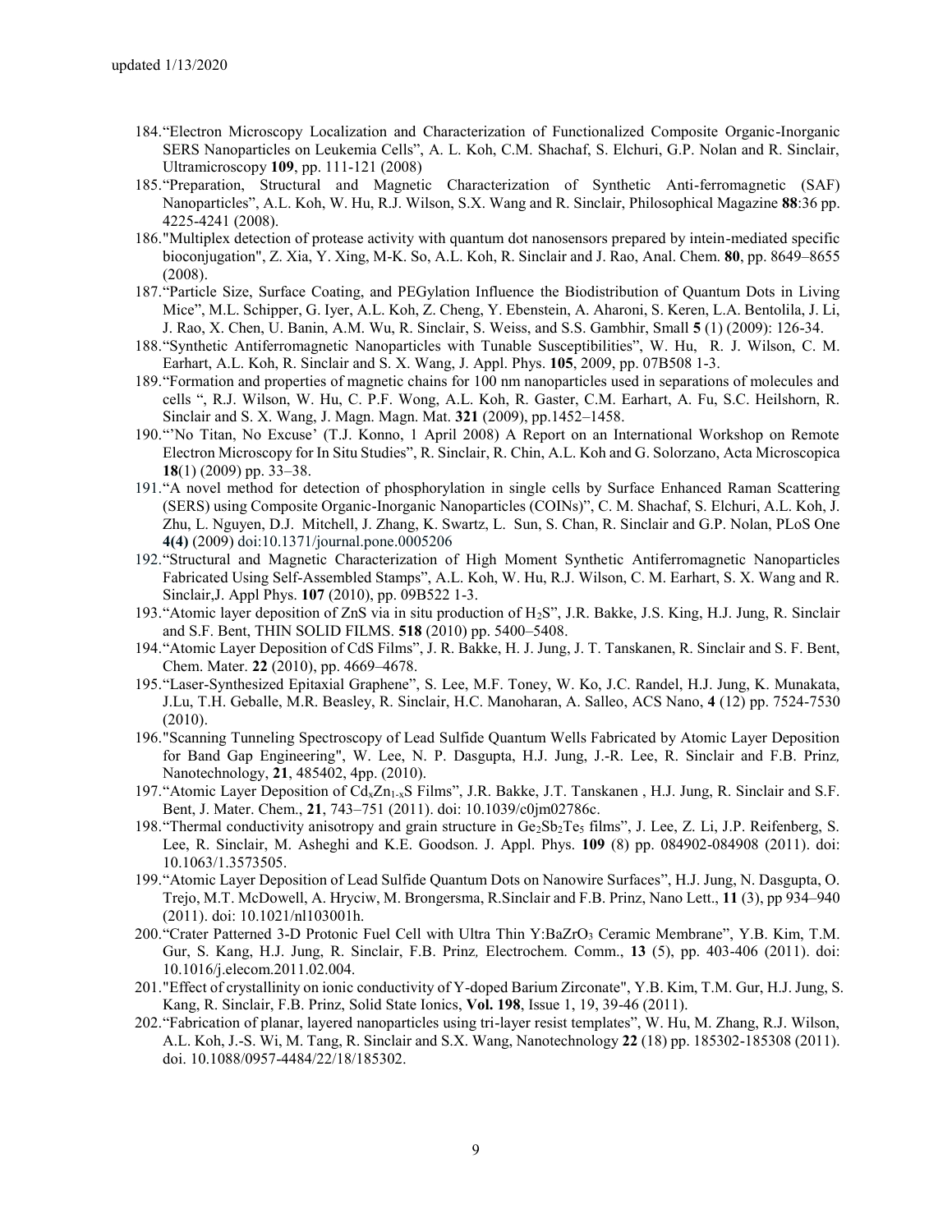- 203."Oxidative Stress Mediates the Effets of Raman Active Gold Nanoparticles in Human Cells", A.S. Thakor, R. Paulmurugan, P.J. Kempen, C.L. Zavaleta, R, Sinclair, T.F. Massoud, and S.S. Gambhir, Small, **7**: 126–136 (2011).
- 204."The Fate and Toxicity of Raman Active Silica-Gold Nanoparticles in Mice", A.S. Thakor, R. Luong, R. Murugan, F. Lin, P.J. Kempen, C.L. Zavaleta, P. Chu, T.F. Massoud, R. Sinclair and S.S.Gambhir, Sci Transl Med, **3**:79ra33, (2011).
- 205."Preclinical Evaluation of Raman Nanoparticle Biodistribution for their Potential Use in Clinical Endoscopy Imaging", C.L. Zavaleta, K.B. Hartman, Z. Miao, M.L. James, P. Kempen, A.S. Thakor, C.H. Nielsen, R. Sinclair, Z. Cheng and S.S. Gambhir, Small, **7** (15), pp. 2232-2240, (2011). doi: 10.1002/smll.201002317
- 206."Scanning Transmission Electron Microscopy Analysis of Grain Structure in Perpendicular Magnetic Recording Media", F. Hossein-Babaei, R. Sinclair, K. Srinivasan and G. A. Bertero, Nano Lett*.*, **11** (9), pp 3751–3754 (2011).
- 207."A Brain Tumor Molecular Imaging Strategy Using a Novel Triple Modality Nanoparticle", M.F. Kircher, A. De La Zerda, J.V. Jokerst, C.L. Zavaleta, P.J. Kempen, E.S. Mittra, F.G. Habte, R. Sinclair and S.S. Gambhir, *Nature Medicine*, **18**, pp. 829-834 (2012)
- 208. "Effects of Thermal Cycling on Microstructure and Properties in Nitinol", A.R. Pelton, G.H. Huang, P. Moine and R. Sinclair, Mater. Sci. Eng. A*,* **532**, pp. 130-138 (2012).
- 209."Oxygen Surface Exchange at Grain Boundaries of Oxide Ion Conductors", W. Lee, H.J. Jung, M.H. Lee, Y.B. Kim, J.S. Park, R. Sinclair and F.B. Prinz, Adv. Funct. Mater., **22** (5), pp. 965–971 (2012).
- 210."Smart-cut Layer Transfer of Single-crystal SiC using Spin-on-Glass", J.H. Lee, I. Bargatin, J. Park, K.M. Milaninia, L.S. Theogarajan, R. Sinclair and R.T. Howe, J. Vac. Sci. Technol. B, **30** (4), pp. 0420010 1-6 (2012).
- 211."Nickel Silicide Nanowire Arrays for Anti-Reflective Electrodes in Photovoltaics", N.P. Dasgupta, S.Xu, H.J. Jung, A. Iancu, R. Fasching, R. Sinclair and F.B. Prinz, Adv. Funct. Mater., **22** (17), pp. 3650–3657 (2012).
- 212."In Situ Cycle-by-Cycle Flash Annealing of Atomic Layer Deposited Materials", M. Langston, N. Dasgupta, H.J. Jung, M. Logar, Y. Huang, R. Sinclair and F.B. Prinz, J. Phys. Chem. C, **116** (45), pp. 24177−24183 (2012).
- 213."Photoacoustic Imaging of Mesenchymal Stem Cells in Living Mice via Silica-Coated Gold Nanorods," J.V. Jokerst, M. Thangaraj, P.J. Kempen, R. Sinclair and S.S. Gambhir, ACS Nano: **6** (7), pp. 5920-30, (2012). PMID: 22681633
- 214."Shape Matters: Intravital Microscopy Reveals Surprising Geometrical Dependence for Nanoparticles in Tumor Models of Extravasation," B.R. Smith, P.J. Kempen,, D. Bouley,, Z. Liu, H. Dai, R. Sinclair and S.S. Gamhir, Nano Letters: **12** (7), pp. 3369-77, (2012). PMCID: PMC3495189
- 215."Aberration Corrected Transmission Electron Microscopy of the Intergranular Phase in Magnetic Recording Media," F. Hossein-Babaei, A. L. Koh, K. Srinivasan, G. A. Bertero and R. Sinclair, Nano Lett. **12** (5), pp. 2595–2598 (2012).
- 216."Interfacial Alloy Hydride Destabilization in Mg/Pd Thin Films," C.J. Chung, S.C. Lee, J.R. Groves, E.N. Brower, R. Sinclair and B.M. Clemens, Phys. Rev. Lett, **108**, pp. 106102 1-4 (2012).
- 217."Spatial Variation of Available Electronic Excitations Within Individual Quantum Dots," H.J. Jung, N.P. Dasgupta, P.B. Van Stockum, A.L. Koh and R. Sinclair, Nano Lett. **13** (2), pp. 716-721, DOI: 10.1021/nl304400c (2013).
- 218."Observations of Carbon Nanotube Oxidation in an Aberration-Corrected, Environmental Transmission Electron Microscope," A. L. Koh, E. Gidcumb, O. Zhou and R. Sinclair, ACS nano **7**(3), pp. 2566-2572, DOI: 10.1021/nn305949h (2013).
- 219."HREM Analysis of Graphite-Encapsulated Metallic Nanoparticles for Possible Medical Applications," R. Sinclair, H. Li, S. Madsen and H. Dai, Ultramicroscopy **134**, pp. 167-174, (2013).
- 220. "Atomic Layer Deposition of CdO and Cd<sub>x</sub>Zn<sub>1-x</sub>O Films", J.R. Bakke, C. Hägglund, H.J. Jung, R. Sinclair and S.F. Bent, Materials Chemistry and Physics **140**, pp. 465-471, (2013).
- 221."Aberration-Corrected TEM Imaging of Oxygen Occupancy in YSZ", J. An, A. L. Koh, J. S. Park, R. Sinclair, T. M. Gür and F. B. Prinz, J. Phys. Chem. Lett. **4** (7), pp. 1156-1160, DOI: 10.1021/jz4002423 (2013).
- 222."Codoping Titanium Dioxide Nanowires with (W, C) for Enhancing Photoelectrochemical Performance," I.S. Cho, C.H. Lee, Y. Feng, M. Logar, P.M. Rao, L. Cai, D.R. Kim, R. Sinclair and X. Zheng, Nature Communications **4**, 1723, DOI: 10.1038/ncomms2729 (2013).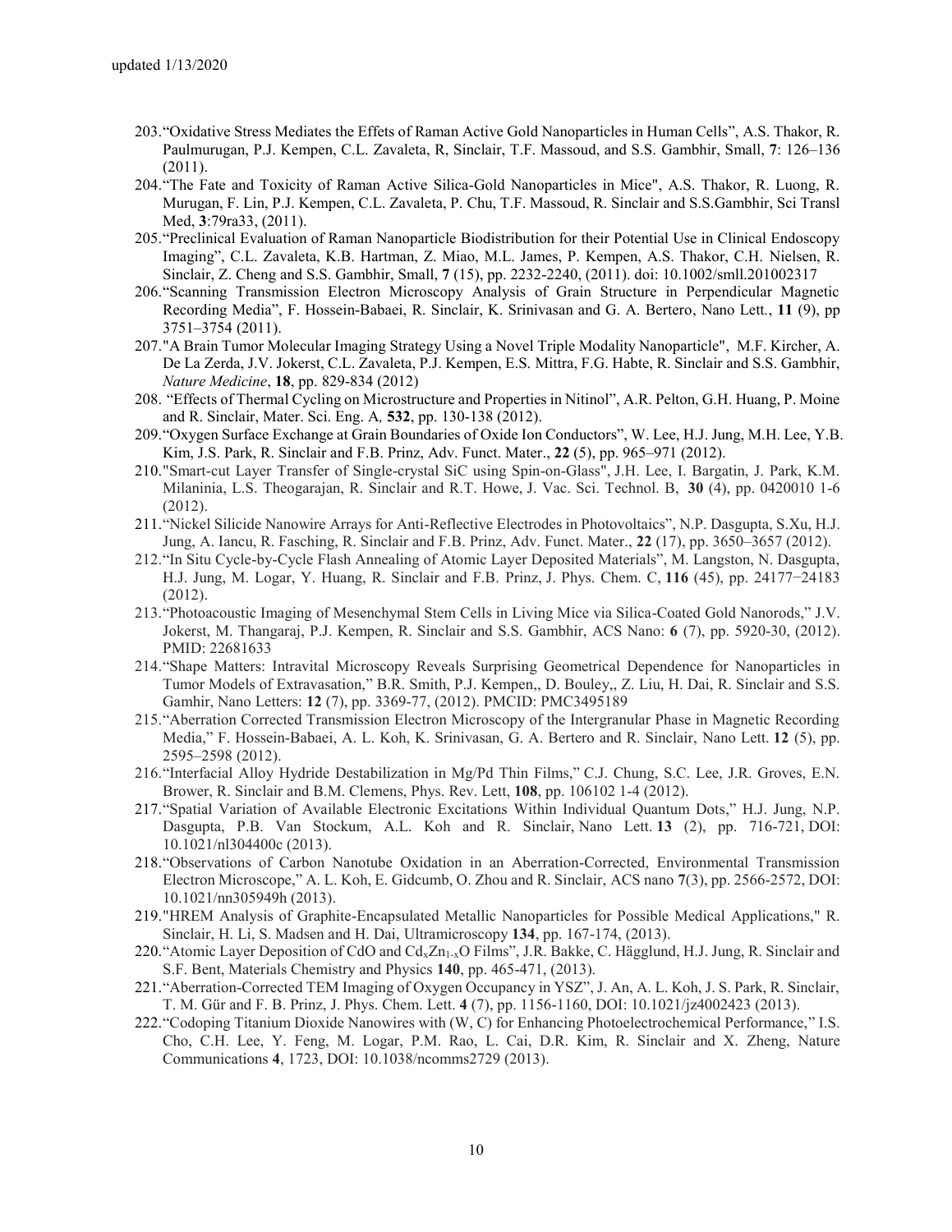- 223."Amorphous Thin Film TaWSiC as a Diffusion Barrier for Copper Interconnects", R. Wongpiya, J. Ouyang, T. R. Kim, M. Deal, R. Sinclair, Y. Nishi and B. Clemens, Appl. Phys. Lett. **103**, 022104, DOI: 10.1063/1.4813396 (2013).
- 224."Atomic Scale Verification of Oxide-Ion Vacancy Distribution near a Single Grain Boundary in YSZ", J. An, J.S. Park, A.L. Koh, H.B. Lee, H.J. Jung, R. Sinclair, T.M. Gür and F.B. Prinz, Scientific Reports, **3**, 2680, DOI:10.1038/srep02680 (2013).
- 225."A Scanning Transmission Electron Microscopy (STEM) Technique to Analyze 'Large' Volumes of Tissue to Detect Nanoparticles," P.J. Kempen, A.S. Thakor, C.L. Zavaleta, S.S. Gambhir and R. Sinclair, Microscopy and Microanalysis **19** (5) pp. 1290-1297, (2013).
- 226. "Approaching the Limits of Dielectric Breakdown for SiO<sub>2</sub> Films Deposited by Plasma-Enhanced Atomic Layer Deposition", T. Usui, C. A. Donnelly, M. Logar, R. Sinclair, J. Schoonman and F. B. Printz, Acta Materialia **61** (20) pp. 7660-7670, (2013).
- 227."In Situ High-Resolution Transmission Electron Microscopy of Materials Reactions", R. Sinclair, Mat. Res. Soc. Bull. **38**, pp. 1065-1071, (2013).
- 228."Effects of Germanium Incorporation on Optical Performances of silicon Germanium Passive Devices for Group-IV Photonic Integrated Circuits", S. Cho, J. Park, H. Kim, R. Sinclair, B.-G. Park and J. S. Harris Jr., Phot. Nano. Fund. Appl. **12** (1), pp. 54-68, (2014).
- 229."The Stanford Nanocharacterization Laboratory (SNL) and Recent Applications of an Aberration-Corrected Environmental Transmission Electron Microscope", R. Sinclair, P. J. Kempen, R. Chin and A. L. Koh, Adv. Eng. Mater., **16** (5), pp. 476-481, (2014).
- 230."A Tunable Silk-alginate Hydrogel Scaffold for Stem Cell Culture and Transplantation", K. Ziv, H. Nuhn, Y. Ben-Haim, L. S. Sasportas, P. J. Kempen, T. P. Niedringhaus, M. Hrynyk, R. Sinclair, A. E. Barron and S. S. Gambhir, Biomaterials, **35** (12), pp. 3736-3743, (2014).
- 231."RESET-First Unipolar Resistance Switching Behavior in Annealed Nb2O<sup>5</sup> Films", K. Lee, J. Kim, I.-S. Mok, H. Na, D.-H. Ko, H. Sohn, S. Lee and R. Sinclair, Thin Solid Films **558**, pp. 423-429, (2014).
- 232. "Tuning Interlayer Coupling in Large-Area Heterostructures with CVD-grown MoS<sub>2</sub> and WS<sub>2</sub> Monolayers", S. Tongay, W. Fan, J. Kang, J. Park, U. Koldemir, J. Suh, D. S. Narang, K. Liu, J. Ji, J. Li, R. Sinclair and J. Wu, Nano Lett., **14** (6), pp. 3185-3190, (2014).
- 233."Redox-Triggered Self-Assembly of Gadolinium-Based MRI Probes for Sensing Reducing Environment", D. Ye, P. Pandit, P. Kempen, J. Lin, L. Xiong, R. Sinclair, B. Rutt and J. Rao, Bioconjugate Chem., **25** (8), pp. 1526-1536, (2014).
- 234."Ultrafast Polarization Response of an Optically Trapped Single Ferroelectric Nanowire", S. Nah, Y.-H. Kuo, F. Chen, J. Park, R. Sinclair and A. M. Lindenberg, Nano Lett., **14** (8), pp. 4322-4327, (2014).
- 235."Designing Active and Stable Silicon Photocathodes for Solar Hydrogen Production Using Molybdenum Sulfide Nanomaterials", J. D. Benck, S. C. Lee, K. D. Fong, J. Kibsgaard, R. Sinclair and T. F. Jaramillo, Adv. Energy Mater., **4** (18), pp. 1400739, (2014).
- 236."Controlling Sulphur Precursor Addition for Large Single Crystal Domains of WS2", Y. Rong, Y. Fan, A. L. Koh, A. W. Robertson, K. He, S. Wang, H. Tan, R. Sinclair and J. H. Warner, Nanoscale, **6** (20), pp. 12096-12103, (2014).
- 237. "Doping against the Native Propensity of MoS2: Degenerate Hole Doping by Cation Substitution", J. Suh, T.-E. Park, D.-Y. Lin, D. Fu, J. Park, H. J. Jung, Y. Chen, C. Ko, C. Jang, Y. Sun, R. Sinclair, J. Chang, S. Tongay and J. Wu, Nano Lett., **14** (12), pp. 6976-6982, (2014).
- 238. "A Correlative Optical Microscopy and Scanning Electron Microscopy Approach to Locating Nanoparticles in Brain Tumors", P. J. Kempen, M. F. Kircher, A. de la Zerda, C. L. Zavaleta, J. V. Jokerst, I. K. Mellinghoff, S. S. Gambhir and R. Sinclair, Micron, **68**, pp. 70-76, (2015).
- 239."Large-Area Assembly of Densely Aligned Single-Walled Carbon Nanotubes Using Solution Shearing and Their Application to Field-Effect Transistors", S. Park, G. Pitner, G. Giri, J.H. Koo, J. Park, K. Kim, H. Wang, R. Sinclair and Z. Bao, Adv. Mater., **27**, pp. 2656-2662, (2015).
- 240."Control of Rubrene polymorphs via polymer binders: applications in Organic Field Effect Transistors" P.S. Jo, D.T. Duong, J. Park, R. Sinclair and A. Salleo, Chem. Mater., **27** (11), pp. 3979-3987, (2015).
- 241."Theranostic Mesoporous Silica Nanoparticles Biodegrade after Pro-Survival Drug Delivery and Ultrasound/Magnetic Resonance Imaging of Stem Cells", P.J. Kempen, S. Greasley, K.A. Parker, J.L. Campbell, H.-Y. Chang, J.R. Jones, R. Sinclair, S.S. Gambhir and J.V. Jokerst, Theranostics, **5** (6), pp. 631-642, (2015).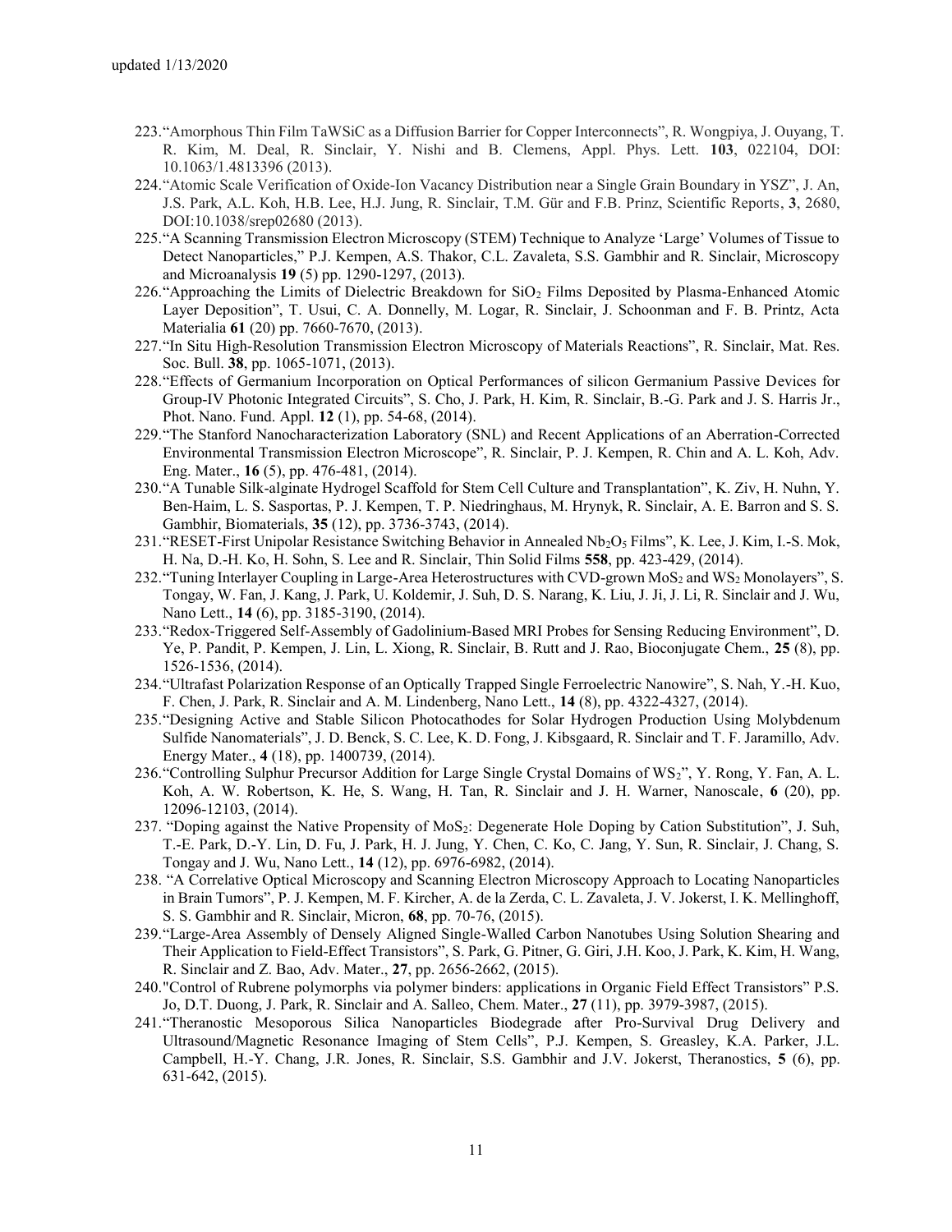- 242."High-Density 2D Homo- and Hetero- Plasmonic Dimers with Universal Sub-10-nm Gaps", M. Zhang, N. Large, A.L. Koh, Y. Cao, A. Manjavacas, R. Sinclair, P. Nordlander and S.X. Wang, ACS nano, **9** (9), pp. 9331-9339, (2015).
- 243."Rotating Anisotropic Crystalline Silicon Nanoclusters in Graphene", Q. Chen, A.L. Koh, A.W. Robertson, K. He, S. Lee, E. Yoon, G. Lee, R. Sinclair and J.H. Warner, ACS nano, **9** (10), pp. 9497-9506, (2015).
- 244. "Chemical and Phase Evolution of Amorphous Molybdenum Sulfide Catalysts for Electrochemical Hydrogen Production", S.C. Lee, J.D. Benck, C. Tsai, J. Park, A.L. Koh, F. Abild-Pedersen, T.F. Jaramillo and R. Sinclair, ACS Nano, **10** (1), pp. 624-632, (2016).
- 245."Oxidation of Carbon Nanotubes in an Ionizing Environment", A.L. Koh, E. Gidcumb, O. Zhou and R. Sinclair, Nano Lett., **16** (2), pp. 856-863, (2016).
- 246."Torsional Deformations in Subnanometer MoS Interconnecting Wires", A.L. Koh, S. Wang, C. Ataca, J.C. Grossman, R. Sinclair and J.H. Warner, Nano Lett., **16** (2), pp. 1210-1217, (2016).
- 247."Reconstructing Solute-Induced Phase Transformations within Individual Nanocrystals", T.C. Narayan, A. Baldi, A.L. Koh, R. Sinclair and J.A. Dionne, Nature Materials, **15**, pp. 768–774 (2016).
- 248."The Dissipation of Field Emitting Carbon Nanotubes in an Oxygen Environment as Revealed by In Situ Transmission Electron Microscopy", A.L Koh, E. Gidcumb, O. Zhou and R. Sinclair, Nanoscale, **8**, pp. 16405-16415 (2016).
- 249."Growth of Highly Strained CeO<sup>2</sup> Ultrathin Films", Y. Shi, S.C. Lee, M. Monti, C. Wang, Z.A. Feng, W.D. Nix, M.F. Toney, R. Sinclair, and W.C. Chueh, ACS Nano, **10** (11), pp. 9938–9947 (2016).
- 250. "Thermally Induced Crystallization in NbO<sup>2</sup> Thin Films", J. Zhang K.J. Norris, G. Gibson, D. Zhao, K. Samuels, M. M. Zhang, J.J. Yang, J. Park, R. Sinclair, Y. Jeon, Z. Li and R.S. Williams, Scientific Reports, **6**, 34294 (2016).
- 251. "Assessing and Ameliorating the Influence of the Electron Beam on Carbon Nanotube Oxidation in Environmental Transmission Electron Microscopy", A.L. Koh and R. Sinclair, Ultramicroscopy, **176**, pp. 132-138 (2017)
- 252."Highly Stretchable Polymer Semiconductor Films Through the Nanoconfinement Effect", J. Xu, S. Wang, G.J.N. Wang, C. Zhu, S.Luo, L. Jin, X. Gu, S. Chen, V.R. Feig, J.W.F. To, S. Rondeau-Gagné, J. Park, B.C. Schroeder, C. Lu, J.Y. Oh, Y. Wang, Y.H. Kim, H. Yan, R. Sinclair, D. Zhou, G. Xue, B. Murmann, C. Linder, W. Cai, J.B.-H. Tok, J.W. Chung and Z. Bao, Science, **355** (6320), pp. 59-64 (2017).
- 253."Effects of Gold Substrates on the Intrinsic and Extrinsic Activity of High-Loading Nickel-Based Oxyhydroxide Oxygen Evolution Catalysts" P. Chakthranont, J. Kibsgaard, A. Gallo, J. Park, M. Mitani, D. Sokaras, T. Kroll, R. Sinclair, M.B. Mogensen and T.F. Jaramillo, ACS Catal., **7** (8), pp. 5399–5409 (2017).
- 254. "Structure and Chemistry of Epitaxial Ceria Thin Films on Yttria-Stabilized Zirconia Substrates, Studied by High Resolution Electron Microscopy", R. Sinclair, S.C. Lee, Y. Shi and W.C. Chueh, Ultramicroscopy, **176**, pp. 200-211 (2017).
- 255."Direct Visualization of Hydrogen Absorption Dynamics in Individual Palladium Nanoparticles" T. C. Narayan, F. Hayee, A. Baldi, A. Leen Koh, R. Sinclair, and J. A. Dionne, Nat. Commun., **8**, 14020 (2017).
- 256."Observing Plasmon Damping Due to Adhesion Layers in Gold Nanostructures Using Electron Energy Loss Spectroscopy", S. J. Madsen, M. Esfandyarpour, M. L. Brongersma, and R. Sinclair, ACS Photonics, **4** (2), pp. 268–274 (2017).
- 257."Enhanced Thermal Conduction Through Nanostructured Interfaces" ,W. Park, A. Sood, J. Park, M. Asheghi, R. Sinclair, and K. E. Goodson, Nanoscale Microscale Thermophys. Eng., **21** (3), pp. 134–144 (2017).
- 258. "Equilibrium Oxygen Storage Capacity of Ultrathin CeO<sub>2-δ</sub> Depends Non-monotonically on Large Biaxial Strain", C. Balaji Gopal, M. Garcia-Melchor, S.C. Lee, Y. Shi, A. Shavorskiy, M. Monti, Z. Guan, R. Sinclair, H. Bluhm, A. Vojvodic and W.C. Chueh, Nat. Commun., **8**, 15360 (2017).
- 259."Synthesis and Characterization of Graphite-Encapsulated Iron Nanoparticles from Ball Milling-Assisted Low-Pressure Chemical Vapor Deposition", D. Ağaoğulları, S. J. Madsen, B. Ögüt, A. L. Koh, and R. Sinclair, Carbon, **124**, pp. 170–179 (2017).
- 260."Ultratransparent and Stretchable Graphene Electrodes", N. Liu, A. Chortos, T. Lei, L. Jin, T. R. Kim, W.G. Bae, C. Zhu, S. Wang, R. Pfattner, X. Chen, R. Sinclair, and Z. Bao, Science Advances, **3** (9), pp. 1-10 (2017).
- 261."Intrinsic Chirality Origination in Carbon Nanotubes", N. Pierce, G. Chen, L. Rajukumar, N.H. Chou, A.L. Koh, R. Sinclair, S. Maruyama, M. Terrones and A. R. Harutyunyan, ACS Nano, 11(10), pp. 9941-9949 (2017).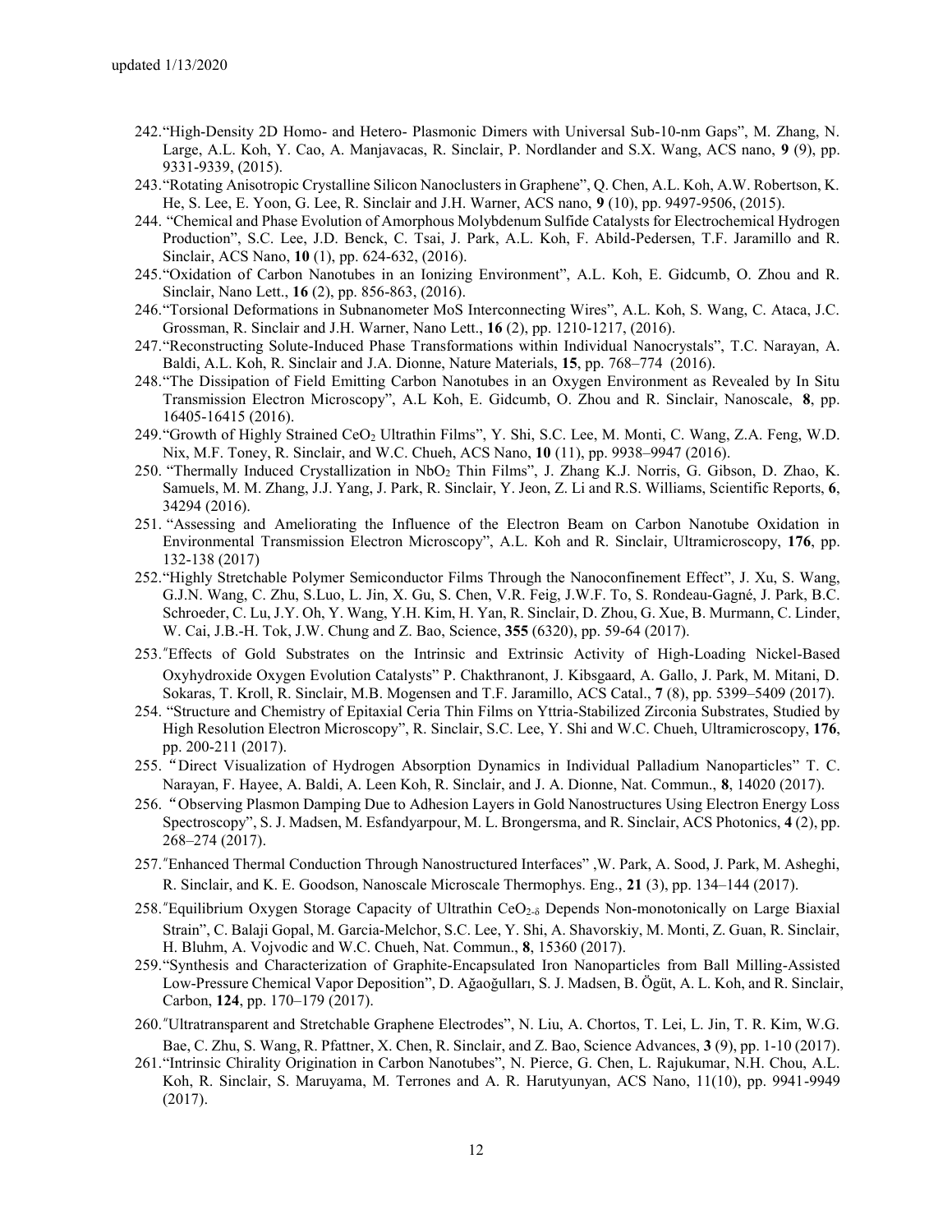- 262."Highly Stable Molybdenum Disulfide Protected Silicon Photocathodes for Photoelectrochemical Water Splitting", L.A. King, T.R. Hellstern, J. Park, R. Sinclair, T.F. Jaramillo, ACS Applied Materials & Interfaces, **9** (42), pp. 36792-36798 (2017).
- 263."Correlative MRI/Optical/Electron Microscopy Evaluation of Metal Distribution and Oxidative State in the Alzheimer's Hippocampus", M. Zeineh, S. J. Madsen, M. Goubran, H. S. Vogel, B.S. Rutt, E.D. Plowey, Y. Chen and R. Sinclair, Alzheimer's & Dementia: The Journal of the Alzheimer's Association, 13 (7), pp. 1129-1130 (2017).
- 264."The Exosome Total Isolation Chip", F. Liu, O. Vermesh, V. Mani, T.J. Ge, S.J. Madsen, A. Sabour, E.C. Hsu, G. Gowrishankar, M. Kanada, J.V. Jokerst, R.G. Sierra, E. Chang, K. Lau, K. Sridhar, A. Bermudez, S. J. Pitteri, T. Stoyanova, R. Sinclair, V.S. Nair, S.S. Gambhir and U. Demirci, ACS Nano, **11** (11), pp. 10712-10723 (2017).
- 265."Defective Carbon-Based Materials for the Electrochemical Synthesis of Hydrogen Peroxide", S. Chen, Z. Chen, S. Siahrostami, T.R. Kim, D. Nordlund, S. Dimosthenis, S. Nowak, J.W.F. To, D. Higgins, R. Sinclair, J.K. Nørskov, T.F. Jaramillo and Z. Bao, ACS Sustainable Chem. Eng*,* **6** (1), pp. 311-317 (2018).
- 266. "Anti-Hermitian Photodetector Facilitating Efficient Subwavelength Photon Sorting", S.J. Kim, J.H. Kang, M. Mutlu, J. Park, W. Park, K.E. Goodson, R. Sinclair, S. Fan, P.G. Kik and M.L. Brongersma, Nat. Commun., **9**, 316 (2018).
- 267."Deformable Organic Nanowire Field-Effect Transistors", Y. Lee, J.Y. Oh, T.R. Kim, X.D. Gu, Y. Kim, G.J.N. Wang, H.C. Wu, R. Pfattner, J.W.F. To, T. Katsumata, D. Son, J. Kang, J.R. Matthews, W.J. Niu, M.Q. He, R. Sinclair, Y. Cui, J.B.H Tok, T.W. Lee, and Z. Bao, Advanced Materials, **30** (7), 1704401 (2018).
- 268."Correlative Magnetic Imaging of Heat-Assisted Magnetic Recording Media in Cross Section Using Lorentz TEM and MFM", T.R. Kim, C. Phatak, A.K. Petford-Long, Y. Liu, C. Taylor, B. Zhang, S. Mayers, A. Greene, T. Seki, M. Alex, G.A. Bertero and R. Sinclair, IEEE Transactions on Magnetics, **54** (1), pp. 1-5 (2018).
- 269."In-situ Visualization of Solute-driven Phase Coexistence within Individual Nanorods", F. Hayee, T.C. Narayan, N. Nadkami, A. Baldi, A.L. Koh, M.Z. Bazant, R. Sinclair and J.A. Dionne, Nature Communications, **9**, 1775(2018).
- 270."Tumor Cell-Derived Extracellular Vesicle-Coated Nanocarriers: An Efficient Theranostic Platform for the Cancer-Specific Delivery of Anti-miR-21 and Imaging Agents", R JC Bose, S. Uday Kumar, Y. Zeng, R. Afjei, E. Robinson, K. Lau, A. Bermudez, F. Habte, S.J. Pitteri, R. Sinclair and J.K. Willmann, ACS Nano, **12**(11), pp. 10817-10832(2018).
- 271."Tumor treating fields increases membrane permeability in glioblastoma cells", E. Chang, C.B. Patel, C. Pohling, C. Young, J. Song, T.A. Flores, Y. Zeng, L.M. Joubert, H. Arami, A. Natarajan, R. Sinclair and S.S. Gambhir, Cell Death Discovery, **4,** 113(2018).
- 272."Designing Boron Nitride Islands in Carbon Materials for Efficient Electrochemical Synthesis of Hydrogen Peroxide", S. Chen, Z. Chen, S. Siahrostami, D. Higgins, D. Nordlund, D. Sokaras, T.R. Kim, Y. Liu, X. Yan, E. Nilsson, R. Sinclair, J.K, Norskov, T.F. Jaramillo and Z. Bao, J. Am. Chem. Soc., **140**(25), pp. 7851-7859 (2018).
- 273."Atomic and Molecular Layer Deposition of Hybrid Mo–Thiolate Thin Films with Enhanced Catalytic Activity," C. Maclsaac, J.R. Schneider, R.G. Closser, T.R. Hellstern, D.S. Bergsman, J. Park, Y. Liu, R. Sinclair and S. F. Bent, Advanced Functional Materials, 1800852(2018).
- 274."Nanomedicine for Spontaneous Brain Tumors: A Companion Clinical Trial", H. Arami, C.B. Patel, S.J. Madsen, P. Dickinson, R.M. Davis, Y. Zeng, B.K. Sturges, K.D. Woolard, F.G. Habte, D. Akin, R. Sinclair, S.S. Gambhir, ACS Nano, **13**(3), pp. 2858-2869 (2019).
- 275."Intranasal delivery of targeted polyfunctional gold–iron oxide nanoparticles loaded with therapeutic microRNAs for combined theranostic multimodality imaging and presensitization of glioblastoma to temozolomide", U.K. Sukumar, R.J.C. Bose, M. Malhotra, H.A. Babikir, R. Afjei, E. Robinson, Y. Zeng, E. Chang, F. Habte, R. Sinclair, S.S. Gambhir, T.F. Massoud and R. Paulmurugan, Biomaterials, **218**, 119342(2019).
- 276."Precious Metal-Free Nickel Nitride Catalyst for the Oxygen Reduction Reaction", M.E. Kreider, A. Gallo, S. Back, Y. Liu, S. Siahrostami, D. Nordlund, R. Sinclair, J.K. Norskov, L.A. King, T.F. Jaramillo, ACS Applied materials & interfaces, **11**(30), 26863-26871(2019).
- 277."Magnetization switching using topological surface states", P. Li, J. Kally, S.S.L. Zhang, T. Pillsbury, J. Ding, G. Csaba, J. Ding, J.S. Jiang, Y. Liu, R. Sinclair, C. Bi, A. DeMann, G. Rimal, W. Zhang, S.B. Field, J. Tang,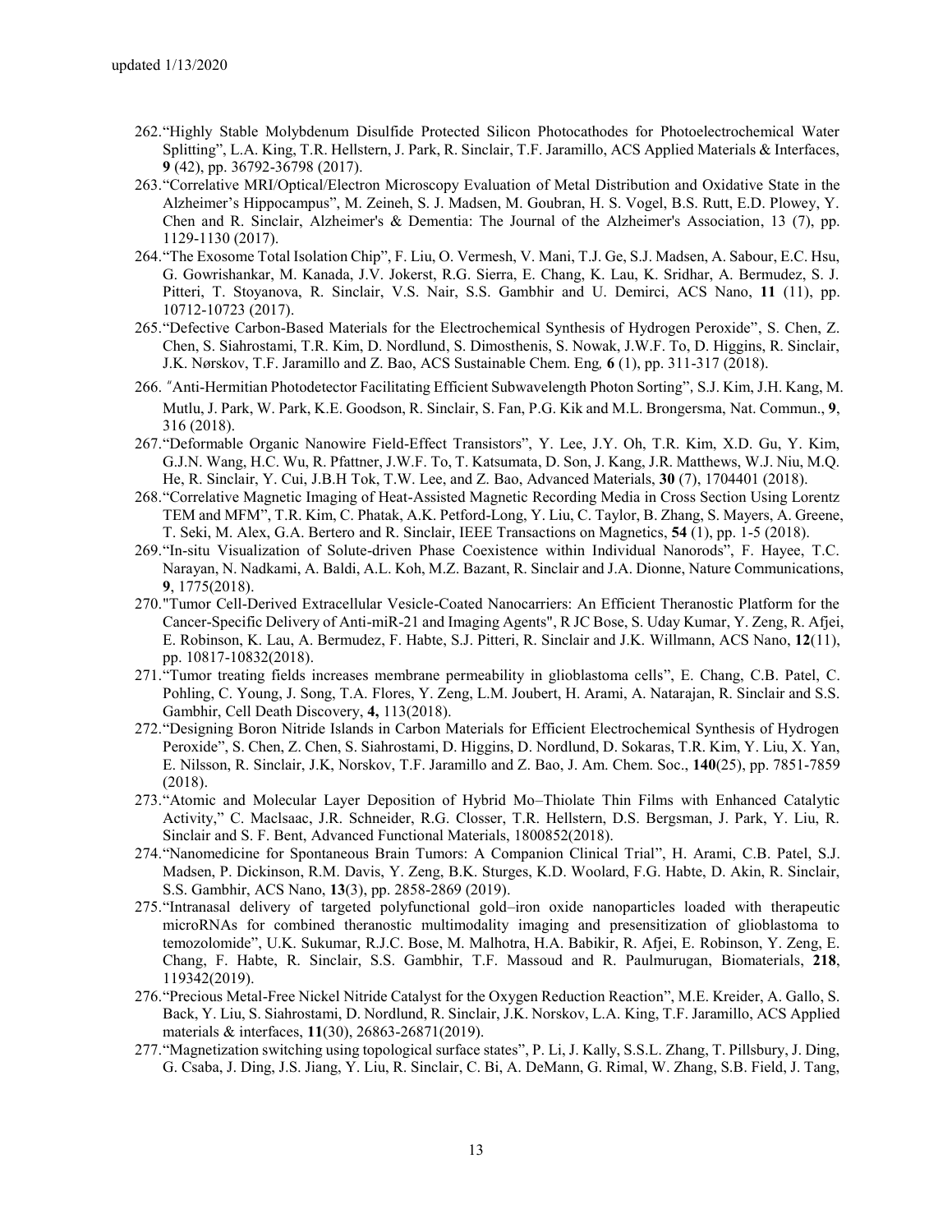W. Wang, O.G. Heinonen, W. Novosad, A. Hoffmann, N. Samarth, M. Wu, Science Advances, **5**(8), eaaw3415 (2019).

278. "Pro-efferocytic nanoparticles are specifically taken up by lesional macrophages and prevent atherosclerosis", A. M. Flores, N. Hossenini-Nassab, K. Uwe-Jarr, J. Ye, X. Zhu, R. Wirka, A.L. Koh, P. Tsantillas, Y. Wang, V. Nanda, Y. Kojima, Y. Zeng, M. Lotfi, R. Sinclair, I.L. Weissman, E. Ingelsson, B.R. Smith, N.J. Leeper, *Nature Nano*, accepted for publication (2020).

## C. PATENTS

- 1. "Multilayered Thin Films for Perpendicular Magnetic Recording", G. A. Bertero and R. Sinclair, filed April 1994.
- 2. "Method for Producing Uniaxial Tetragonal Thin Films of Ternary Intermetallic Compounds", M. R. Visokay, B. M. Lairson and R. Sinclair, filed February 1995.

## D. CONFERENCE ARTICLES, ETC.(non-refereed and refereed)

- 1. "High Resolution Transmission Electron Microscopy", R. Sinclair, Industrial Research, pp. 62-65 (October 1973).
- 2. "Lattice Image Contrast of Ordered Domains in Cu<sub>3</sub>Au", R. Sinclair and G. Thomas, 32nd Proc. EMSA, pp. 500-501 (1974).
- 3. "A New  $1000^0C$  Double Tilt Stage for the Hitachi 650 kV Microscope", W. Worthington, T. Kosel and R. Sinclair, 32nd Proc. EMSA, pp. 442-443 (1974).
- 4. "Lattice Imaging of Ordered Alloys", R. Sinclair, K. Scheider and G. Thomas, Proc. ICEM-VIII, pp. 520-521 (1974).
- 5. "Lattice Image Studies of Ordered Alloys", R. Sinclair and J. Dutkiewicz, 33rd Proc. EMSA, pp. 10-11 (1975).
- 6. "Lattice Imaging of Spinodal Alloys", R. Gronsky, M. Okada, R. Sinclair and G. Thomas, 33rd Proc. EMSA, pp. 22-23 (1975).
- 7. "Studies of Atomic Scattering Factors from the Critical Voltage in Ordered Alloys: Applications to  $Cu<sub>3</sub>Au$ ", A. Rocher, R. Sinclair and G. Thomas, *Proc. 4th Int'l Congress on High Voltage Electron Microscopy*, pp. 125-128 (1975).
- 8. "Preliminary Observations of Electron Irradiation Damage in Short-Range Ordered Ni<sub>4</sub>Mo", R. Sinclair, D.S. Gelles and G. Thomas, 34th Proc. EMSA, pp. 600- 601 (1976).
- 9. "Optical Microdiffraction in Lattice Image Analysis", R. Gronsky, R. Sinclair, and G. Thomas, 34th Proc. EMSA, pp. 494-495 (1976).
- 10. "Lattice Image and Optical Diffraction Studies of Alloys", G. Thomas, R. Sinclair, and R. Gronsky, *Proc. 6th European Congress on Electron Microscopy*, Jerusalem, pp. 114-119 (1976).
- 11. "Applications of High Resolution Electron Microscopy in Materials Science", *Report of Workshop on High Resolution Electron Microscopy*, eds. G. Thomas, R.M. Glaeser, J.M. Cowley and R. Sinclair, Lawrence Berkeley Laboratory Special Publication #106, pp. 71-79 (1976).
- 12. "Fine Structure of Interfaces as Revealed by Lattice Fringe Imaging", R. Sinclair, 35th Proc. EMSA, pp. 110-113 (1977).
- 13. "Aspects of Microanalysis in a TEM", R. Sinclair and B.E. Jacobson, Proc. ICEM-IX **1**, pp. 510-511 (1978).
- 14. "Applications of Lattice Fringe Imaging", R. Sinclair, Proc. ICEM-IX **3**, pp. 140-146 (1978).
- 15. "Growth Relationships in Nb<sub>3</sub>Sn-Cu Superconducting Composites", B.E. Jacobson and R. Sinclair, *New Developments and Applications in Composites*, eds. D. Kuhlman-Wilsdorf and W.C. Harrigan (Met. Soc., AIME), pp. 204-221 (1979).
- 16. "*In-Situ* Observations of Diffusionless Transformations in NiTi", G.M. Michal and R. Sinclair, ICOMAT 79, pp. 136-141 (1979).
- 17."Origin of Stacking Faults in NiTi Martensite", R. Sinclair, *Modulated Structures 1979*, eds. J.M. Cowley, J.B. Cohen, M.B. Salamon and B.J. Wuensch, AIP Proc. #53, pp. 269-271 (1979).
- 18. "Lattice Fringe Imaging of Alloys", R. Sinclair, 37th Proc. EMSA, pp. 404-407 (1979).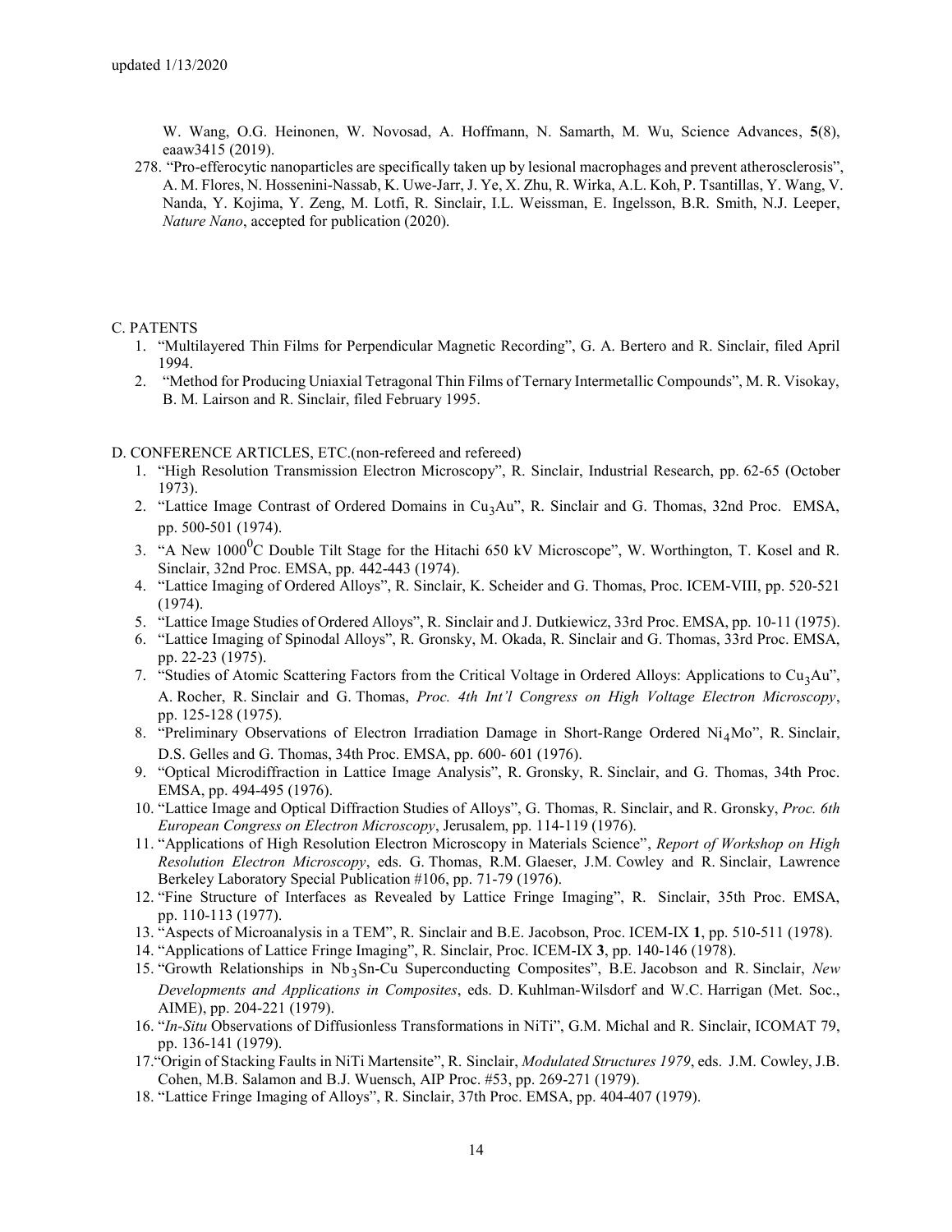- 19. "Physical Properties of Ion-Implanted SEM-Annealed Silicon", J.L. Regolini, N.M. Johnson, R. Sinclair, T.W. Sigmon and J.F. Gibbons, *Laser and Electron Beam Processing of Materials*, eds. C.W. White and P.S. Percey, Academic (New York), pp. 297-302 (1980).
- 20. "High Resolution Imaging of Cadmium Telluride", R. Sinclair, F. Ponce, T. Yamashita and P. Pirouz, *Proc. 7th European Congress on Electron Microscopy*, pp. 312-313 (1980).
- 21. "Structure Imaging of Defects in Cadmium Telluride", F. Ponce, T. Yamashita and R. Sinclair, 38th Proc. EMSA, pp. 320-321 (1980).
- 22. "A Transmission Electron Microscopical Investigation of Phase Transformations in TiNi", P. Moine, G.M. Michal and R. Sinclair, 38th Proc. EMSA, pp. 340-341. (1980).
- 23. "Defect Structure of Deformed WC", M.K. Hibbs and R. Sinclair, 38th Proc. EMSA, pp. 216-217 (1980).
- 24. "Analytical Electron Microscopy of Ferroelectric BaTiO<sub>3</sub>", M.L. Mecartney and R. Sinclair, 38th Proc. EMSA, pp. 364-365 (1980).
- 25. "Combined High Resolution and Analytical TEM Studies of Phase-Separated Alloys", C.K. Wu, A.F. Marshall, G. Thomas and R. Sinclair, 38th Proc. EMSA, pp. 176-177 (1980).
- 26. "Chemical and Microstructural Analyses of Grain Boundaries in BaTiO<sub>3</sub>-Based Dielectrics". M.L. Mecartney, R. Sinclair and G.J. Ewell, *Advances in Ceramics*, Volume 1, edited by L.M. Levinson, (American Ceramic Soc. Columbus, OH) pp. 207-214 (1981).
- 27. "Imaging of Defects in Cadmium Telluride Using High Resolution Transmission Electron Microscopy", F.A. Ponce, T. Yamashita, R.H. Bube and R. Sinclair, in *Defects in Semiconductors*, eds. J. Narayan and T.Y. Tan, (1981).
- 28. "High Resolution Transmission Electron Microscopy of Semiconductor Materials", R. Sinclair, F.A. Ponce, J.C. Bravman, T. Yamashita and P. Pirouz, *Proc. of the 2nd Conference on Microscopy of Semiconducting Materials*, Oxford, England, pp. 147-152 (1981).
- 29. "High Resolution Imaging of Semiconductor Interfaces", R. Sinclair, F.A. Ponce, T. Yamashita and J.C. Bravman, 39th Proc. EMSA, pp. 124-127 (1981).
- 30. "The Premartensitic State in TiNi", R. Sinclair, P. Moine and G.M. Michal, *Proc. of the Int'l Conference on Solid-Solid Phase Transformations*, pp. 1253-1257 (1981).
- 31. "Applications of the 2 1/2 D TEM Technique", R. Sinclair, EMAG1981, Inst. Phys. Conference Series 61, pp. 341-342 (1982).
- 32. "Lattice Resolution Movie of Defect Modification in Cadmium Telluride", R. Sinclair, D.J. Smith, S.J. Erasmus and F.A. Ponce, Proc. ICEM-X 2, pp. 47-48 (1982).
- 33. "The Effect of Oxygen in Cosputtered (Titanium + Silicon) Films", R. Beyers, R. Sinclair and M.E. Thomas, in *Defects in Semiconductors*, eds. J.W. Corbett and S. Mahajan, (Elsevier North-Holland), pp. 423-427 (1982).
- 34. "Dynamic Observation of Atomic-Level Events in Cadmium Telluride by High Resolution TEM", T. Yamashita and R. Sinclair, in *Defects in Semiconductors*, eds. J.W. Corbett and S. Mahajan, (Elsevier North-Holland), pp. 295-299 (1982).
- 35. "High Resolution Electron Microscopy II-VI Compound Semiconductors", R. Sinclair, F.A. Ponce, T. Yamashita and David J. Smith, Inst. Phys. Conference Series 67, pp. 103-108 (1983).
- 36. "Defect Structure of WC Deformed at Room and High Temperatures", M.K. Hibbs, D.J. Rowcliffe and R. Sinclair, *Proc. of the Int'l Conference on the Science of Hard Materials*, eds. R.K. Viswanathan, D.J. Rowcliffe and J. Gurland, pp. 121-135 (1983).
- 37. "Microstructural Characterization of Deformation and Precipitation in (W, Ti)C", S.L. Shinde, V. Jayaram and R. Sinclair, *Proc. of the Int'l Conference on the Science of Hard Materials*, eds. R.K. Viswanathan, D.J. Rowcliffe and J. Gurland, pp. 137-154 (1983).
- 38. "High Voltage High Resolution Electron Microscopy of Compound Semiconductors", R. Sinclair, F.A. Ponce, T. Yamashita and David J. Smith, *Proc. 7th Int'l Conference on High Voltage Electron Microscopy*, LBL Report #16031, pp. 31-34 (1983).
- 39. "HREM of Interfaces and Defects in Semiconductors", R. Sinclair, 41st Proc. EMSA, pp. 130-133 (1983).
- 40. "Lattice Imaging of CdS/CdTe Solar Cell Interface", T. Yamashita, J.G. Werthen, R.H. Bube and R. Sinclair, 41st Proc. EMSA, ed. G.W. Bailey, San Francisco Press, San Francisco, pp. 124-125 (1983).
- 41. "Observation of Dislocation Reactions in CdTe at Lattice Resolution", T. Yamashita and R. Sinclair, 41st Proc. EMSA, pp. 112-113 (1983).
- 42. "Structural Determination of Amorphous Ti-Ni Alloys" A.R. Pelton, P. Moine, and R. Sinclair, 42nd Proc. EMSA, pp. 508-509 (1984).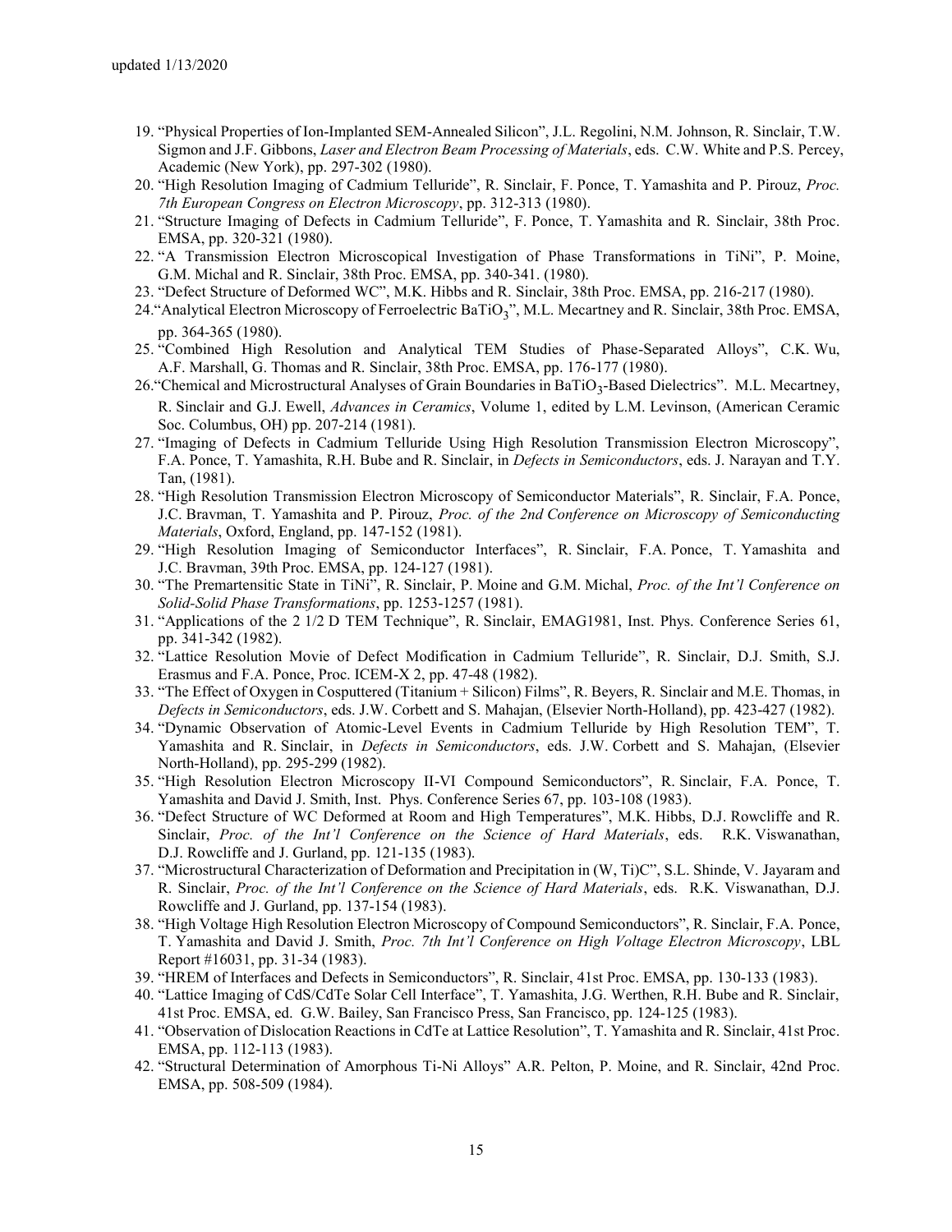- 43. "The Morphology of the Polysilicon-SiO<sub>2</sub> Interface", J.C. Bravman and R. Sinclair, Mat. Res. Soc. Symp. Proc., **25**, pp. 311-316 (1984).
- 44. "Silicon on Sapphire of Single Crystal Quality Obtained by Double Solid Phase Expitaxial Regrowth", M.A. Parker, T.W. Sigmon and R. Sinclair, Mat. Res. Soc. Symp. Proc., **37**, pp. 211-216 (1985).
- 45. "Morphological Studies of Polysilicon Emitter Contacts", J.C. Bravman, G.L. Patton, R. Sinclair and J.D. Plummer, Mat. Res. Soc. Symp. Proc., **37**, pp. 461-466 (1985).
- 46. "Characterization of Emitter-Collector Shorts by Anodization, Voltage Contrast SEM and TEM", A.H. Carim, R. Sinclair and W.T. Stacy, Mat. Res. Soc. Symp. Proc., **41**, pp. 375-380 (1985).
- 47. "Direct Observation of Defect Motion in Silicon By High Resolution Transmission Electron Microscopy", M.A. Parker and R. Sinclair, 43rd Proc. EMSA, pp. 358-359 (1985).
- 48. "*In-Situ* High Resolution Transmission Electron Microscopy of Dynamic Events During the Amorphous to Crystalline Phase Transformation in Silicon", M.A. Parker, T.W. Sigmon and R. Sinclair, Mat. Res. Soc. Symp. Proc., **62**, pp. 311-321 (1985).
- 49. "The Evolution of Si/SiO<sub>2</sub> Interface Roughness", A.H. Carim and R. Sinclair, in *Semiconductor Silicon 1986*, eds. H.R. Huff, T. Abe, and B. Kolbesen, The Electrochemical Soc. Inc., Pennington, NJ, pp. 458-469 (1986).
- 50. "*In Situ* HREM and HVEM Studies of Silicon Epitaxial Regrowth", M.A. Parker and R. Sinclair, Proc. ICEM-XI 2, pp. 991-992 (1986).
- 51. "Crystalline-To-Amorphous Transitions in Ti-Ni Alloys", A.R. Pelton, P. Moine, M.A. Noak and R. Sinclair, Mat. Res. Soc. Symp. Proc., **62**, pp. 291-302 (1986).
- 52. "Interfacial Reactions in Titanium-Silicon Multilayers", K. Holloway and R. Sinclair, Mat. Res. Soc. Symp. Proc., **77**, pp. 357-362 (1987).
- 53. "*In Situ* High Resolution Electron Microscopy for Interface Studies", M.A. Parker and R. Sinclair, Mat. Res. Soc. Symp. Proc., **82**, pp. 379-382 (1987).
- 54. "*In-Situ* and High-Resolution TEM Observation of Interfacial Reactions in Metal- Silicon Multilayers", K. Holloway, K.B. Do and R. Sinclair, Mat. Res. Soc. Symp. Proc., **103**, pp. 167-172 (1988).
- 55. "Microstructures of Polysilicon", R. Sinclair, A.H. Carim, J. Morgiel and J.C. Bravman, Mat. Res. Soc. Symp. Proc., **106**, pp. 27-38 (1988).
- 56. "Compressive Deformation and Fracture in WC Materials", D.J. Rowcliffe, V. Jayaram, M.K. Hibbs and R. Sinclair, Mat. Sci. and Eng. A, **105-106**, pp. 299-303 (1988).
- 57. "Phase Equilibria at Semiconductor Interfaces", R. Sinclair, A.S. Bhansali and A.F. Schwartzman, *Proc. 2nd Advanced Materials Institute Conf.*, pp. 11-17, ed. by F. W. Smith (AMI) (1989).
- 58. "*In Situ* High Resolution Electron Microscopy", R. Sinclair, 47th Proc. EMSA, pp. 448-449 (1989).
- 59. "Reactions at Metal-Semiconductor Interfaces", R. Sinclair, 47th Proc. EMSA, pp. 638-639 (1989).
- 60. "Transmission Electron Microscopy and High Resolution Scanning Electron Microscopy of Co-Ni-Pt Thin Film Magnetic Recording Media", L. Chan, T. Yamashita and R. Sinclair, 47th Proc. EMSA, pp. 570-571 (1989).
- 61. "HREM *In Situ* Annealing of the CdTe/GaAs Heterojunction", A.F. Schwartzman and R. Sinclair, Mat. Res. Soc. Symp. Proc., **139**, pp. 205-210 (1989).
- 62. "Reaction and Structure at Metal-Semiconductor Interfaces", R. Sinclair, K. Holloway, K.B. Kim, D.H. Ko, A.S. Bhansali, A.F. Schwartzman and S. Ogawa, Inst. Phys. Conference Series 100, pp. 599-607 (1989).
- 63. "*In Situ* Annealing Transmission Electron Microscopy (TEM) Study of Ti/GaAs and Ni/GaAs Interfacial Reactions", K.B. Kim and R. Sinclair, Mat. Res. Soc. Symp. Proc., **148**, pp. 21-26 (1989).
- 64. "Quaternary Phase Equilibria in the Ti-Si-N-O System: Stability of Metallization Layers and Prediction of Thin Film Reactions", A.S. Bhansali and R. Sinclair, Mat. Res. Soc. Symp. Proc., 148, pp. 71-76 (1989).
- 65. "High-Resolution TEM of Metal-Semiconductor Interfaces", R. Sinclair, *Proc. 2nd Int'l Conf. Solid St. Int. Circ. Techn.*, in press (1989).
- 66. "*In Situ* HREM Observation of Crystallization in Amorphous Silicon", J. Morgiel, I.W. Wu, A. Chiang and R. Sinclair, *Proc. 2nd Int'l Conf. Solid St. Int. Circ. Techn.*, in press (1989).
- 67. "Twinless Martensite in TiNiCu Shape Memory Alloys", W.J. Moberly, T.W. Duerig, J.L. Proft and R. Sinclair, Proc. ICOMAT-89, pp. 605 (1989).
- 68. "Structure and Reaction at Metal-Semiconductor Interfaces", R. Sinclair and S. Ogawa, Jpn. Soc. Appl. Phys., Catalog No. AP892228, No. 431, pp. 29-33 (1989).
- 69."Mechanical Twinning and Plasticity in Ti-Ni-Fe(3%)", W.J. Moberly, T.W. Duerig, J.L. Proft and R. Sinclair, Proc. ICOMAT-89, edited by B.C. Muddle, Trans Tech. Publications Ltd., pp. 759 (1990).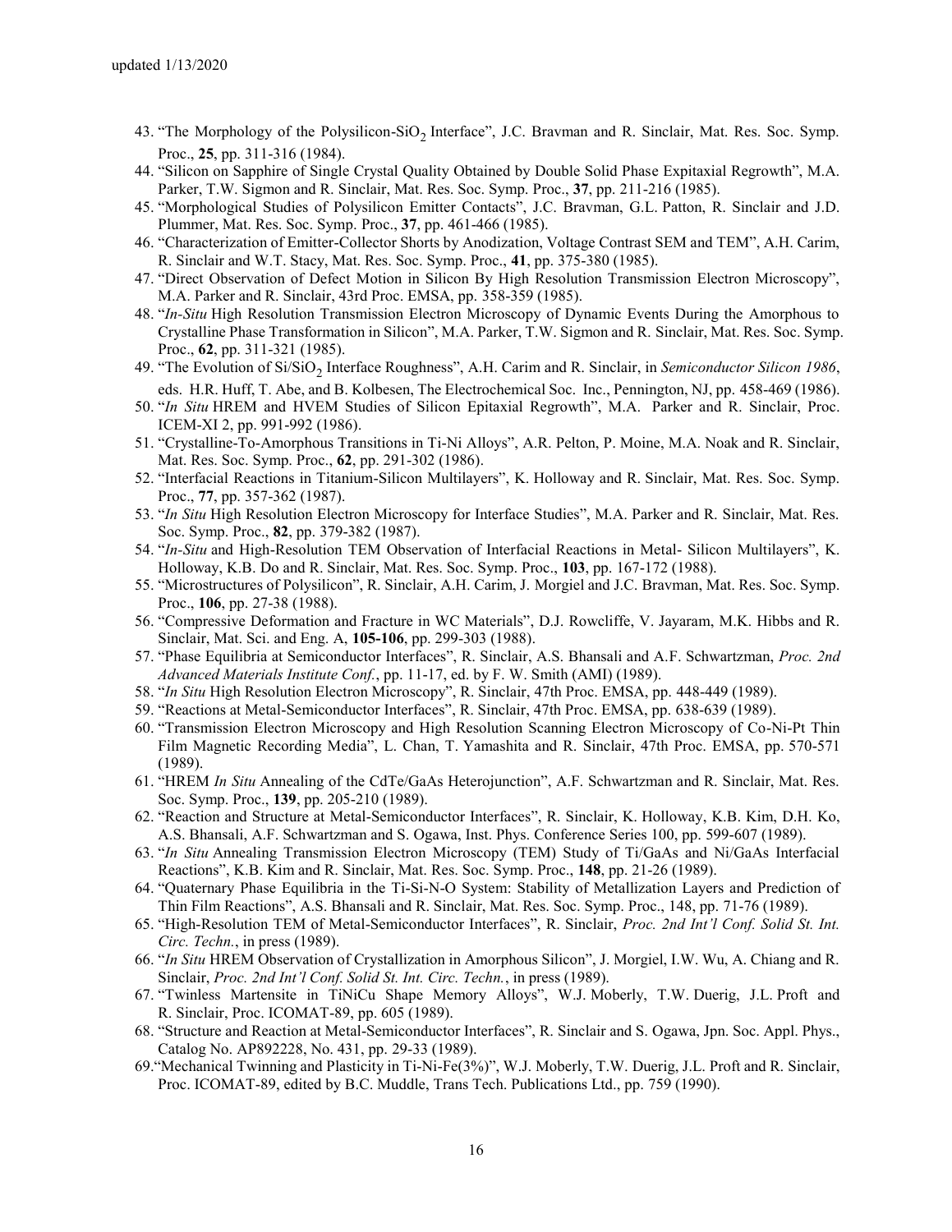- 70. "Twinning in Ternary Ti50Ni(50-x)Mx Alloys", W.J. Moberly, R. Sinclair and T.W. Duerig, Proc. ICEM-XII 4, pp. 186-187 (1990).
- 71. "*In Situ* High-Resolution Electron Microscopy", R. Sinclair, Proc. ICEM-XII 4, pp. 512-513 (1990).
- 72."A Phase Diagram Approach for Predicting Reactions in Al/TiW (-Nitride) Thin-Film Systems", A.S. Bhansali, I.J.M.M. Raaijmakers, R. Sinclair. A.E. Morgan, B.J. Burrow and M. Arst, Mat. Res. Soc. Symp. Proc., **187**, pp. 15-20 (1990).
- 73. "Microstructure-Property Studies for Semiconductor Interfaces Using High- Resolution Electron Microscopy", R. Sinclair, SPIE Conf. Proc., edited by H.G. Craighead and J.M. Gibson, 1284, pp. 225-227 (1990).
- 74. "Characterization of Metal Silicide/Silicon Interfaces", R. Sinclair, Proc. Semicon/Kansai, pp. 95-101 (1990).
- 75. "Thermodynamic Stability of PtAl Thin Films on GaAs", D.H. Ko and R. Sinclair, Mat. Res. Soc. Symp. Proc., **181**, pp. 333-338 (1990).
- 76. "Structure of the Ti-Single Crystal Si Interface", S. Ogawa, T. Kouzaki, T. Yoshida and R. Sinclair, Mat. Res. Soc. Symp. Proc., **181**, pp. 139-144 (1990).
- 77. "SiO<sub>2</sub>/Si Interfaces Studied by STM and HRTEM", M. Niwa, M. Onoda, H. Iwasaki and R. Sinclair, Mat. Res. Soc. Symp. Proc., **183**, pp. 141-146 (1990).
- 78. "*In Situ* HREM Observations of Crystallization in LPCVD Amorphous Silicon", J. Morgiel, I.W. Wu, A. Chiang and R. Sinclair, Mat. Res. Soc. Symp. Proc., **182**, pp. 191-194 (1990).
- 79. "HRTEM and Nano-scale Microanalysis of the Titanium/Silicon Interfacial Reaction Correlated with Electrical Properties", S. Ogawa, T. Kouzaki, T. Yoshida and R. Sinclair, *Proc. I.C.S.S.D.M.–90*, **22**, pp. 429-432 (1990).
- 80. "Structure and Thermodynamics of Amorphous Titanium-Silicon Produced by Solid- State Interdiffusion", K. Holloway, P. Moine, J. Delage, R. Bormann, R. Sinclair and L. Capuano, Mat. Res. Soc. Symp. Proc., **187**, pp. 71-76 (1991).
- 81. "An *In Situ* HREM Study of Crystal Nucleation in Amorphous Silicon Thin Films", A.S. Kirtikar, J. Morgiel, R. Sinclair, I.W. Wu and A. Chiang, Mat. Res. Soc. Symp. Proc., **202**, pp. 627-632 (1991).
- 82. "Low-Temperature Reactions at Metal-Semiconductor Interfaces", R. Sinclair, T.J. Konno, D.H. Ko and S. Ogawa, Inst. Phys. Conf. Ser. 117, pp. 283-287 (1991).
- 83. "*In Situ* Heating Studies at High Resolution", R. Sinclair, 49th Proc. EMSA, pp. 656-657 (1991).
- 84. "Crystallization of Amorphous Si in Si/Al Multilayers", T.J. Konno and R. Sinclair, 49th Proc. EMSA, pp. 824-825 (1991).
- 85."Amorphous-Phase Formation and Initial Reactions at Pt/GaAs Interfaces", D.H. Ko and R. Sinclair, 49th Proc. EMSA, pp. 858-859 (1991).
- 86. "Reaction and Stability at Material Interfaces", R. Sinclair, 25th Proc. MAS 26, pp. 229-231 (1991).
- 87. "Evidence for a Grain Boundary Grooving Model of Agglomeration in Polycrystalline TiSi<sub>2</sub> Thin Films", T. Nolan, R. Beyers and R. Sinclair, Mat. Res. Soc. Symp. Proc., **202**, pp. 95-100 (1991).
- 88. "A Highly Reliable Sub-Half Micron Via and Interconnect Technology Using Al Alloy High-Temperature Sputter Filling", H. Nishimura, T. Yamada, R. Sinclair and S. Ogawa, VLSI Tech. Dig., pp. 74-75 (1992).
- 89. "Reaction and Stability at VLSI Contact Interfaces", S. Ogawa and R. Sinclair, Jpn. Soc. Appl. Phys., Catalog No. AP921108-00, 29p-NC-3, pp. 1268 (1992).
- 90. "Crystallization of Amorphous Si in Al/Si Multilayers", T.J. Konno and R. Sinclair, Mat. Res. Soc. Symp. Proc., **230**, pp. 189-194 (1992).
- 91. "Amorphous Phase Formation and the Initial Reactions at Pt/GaAs Interfaces", D.H. Ko and R. Sinclair, Mat. Res. Soc. Symp. Proc., **230**, pp. 33-38 (1992).
- 92."Crystallization of Amorphous Silicon-Aluminum Thin Films: *In-Situ* Observation and Thermal Analysis", T.J. Konno and R. Sinclair, Mat. Res. Soc. Symp. Proc., **237**, pp. 609-614 (1992).
- 93. "Reactions at Solid Interfaces", R. Sinclair, D.H. Ko, T.J. Konno and T.P. Nolan, Mat. Res. Soc. Symp. Proc., **238**, pp. 269-272 (1992).
- 94. "Two-Step Martensitic Transformations in TiNi (10% Cu) Shape Memory Alloys", W.J. Moberly, T.W. Duerig, J.L. Proft and R. Sinclair, Mat. Res. Soc. Symp. Proc., **246**, pp. 55-60 (1992).
- 95. "Pt/GaAs Interfacial Reactions: Ex-Situ and *In-Situ* Annealing TEM Study", D.H. Ko and R. Sinclair, Mat. Res. Soc. Symp. Proc., **260**, in press (1992).
- 96. "Reaction and Stability at ULSI Circuit Interfaces", R. Sinclair and S. Ogawa, Mat. Res. Soc. Proc. ULSI-VII, pp. 273-276 (1992).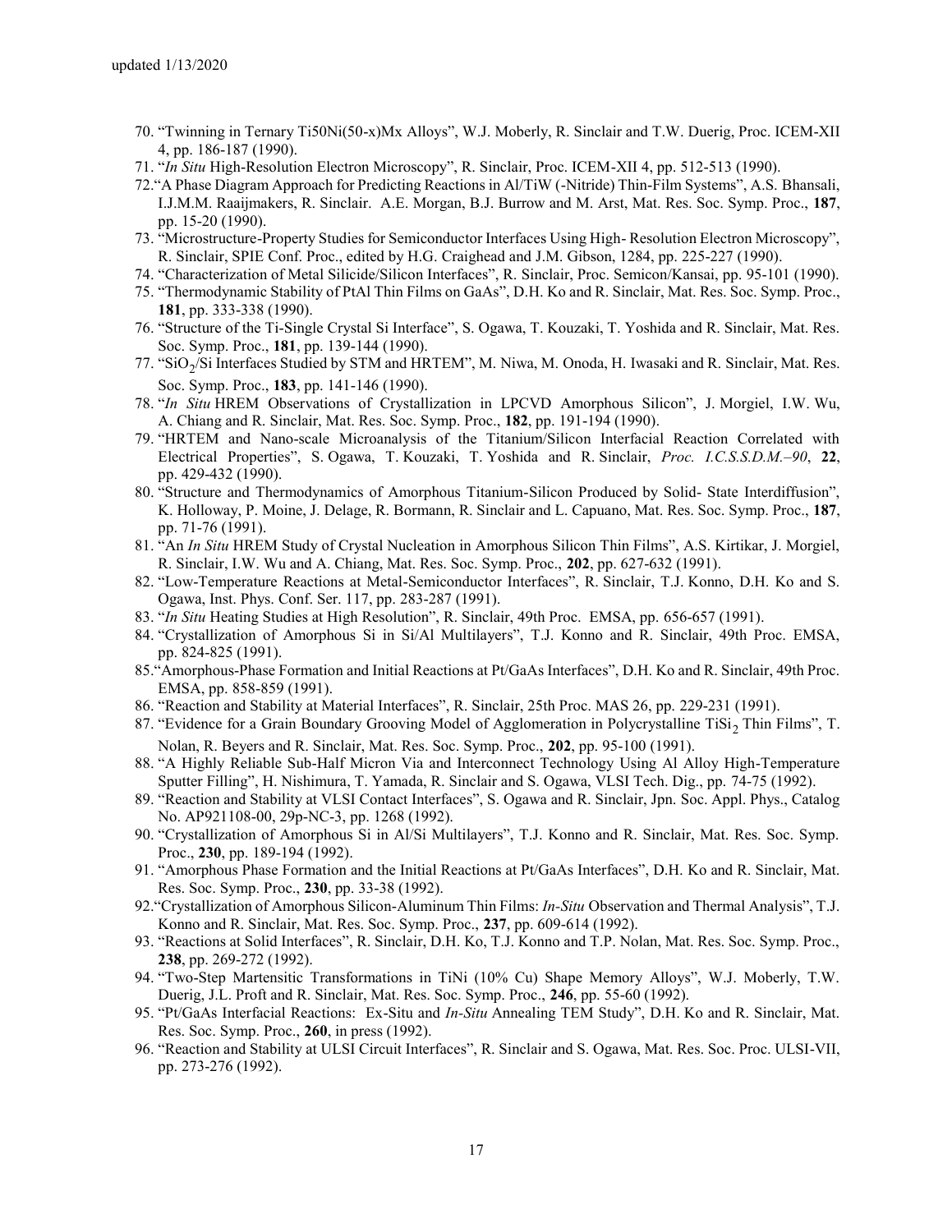- 97. "Study of Semiconductor Metallization Problems by High Resolution Electron Microscopy and Thermodynamic Analysis", R. Sinclair, Proc. 3rd ICSICT, pp. 122-123 (1992).
- 98. "Transmission Electron Microscopy of Epitaxial Fe/Pt Multilayers", M.R. Visokay, B.M. Lairson, B.M. Clemens and R. Sinclair, J. Magn. Soc. Jap., **17**, S1, pp. 113-116 (1993).
- 99. "Production of c-Axis Oriented PtFe Thin Film with Perpendicular Magnetic Anisotropy", B.M. Lairson, M.R. Visokay, R. Sinclair and B.M. Clemens, J. Magn. Soc. Jap., **17**, S1, pp. 40-43 (1993).
- 100. "Reactions at the Ti-Si Interface Studied Using Hot Stage TEM", A.S. Kirtikar and R. Sinclair, Mat. Res. Soc. Symp. Proc., **260**, pp. 227-231 (1993).
- 101."*In-Situ* High Resolution Electron Microscopy of Metal-Contact Induced Crystallization of Semiconductors", T.J. Konno and R. Sinclair, Inst. Phys. Conf. Ser. 134, pp. 173-176 (1993).
- 102. "Reactions in Metal-Metalloid Multilayers", R. Sinclair and T.J. Konna, Mat. Res. Soc. Symp. Proc., **311**, pp. 3-8 (1993).
- 103. "Crystallization of Amorphous Germanium in Silver-Germanium Layered Systems", T.J. Konno and R. Sinclair, Mat. Res. Soc. Symp. Proc., **311**, pp. 99-104 (1993).
- 104. "Structure and Magnetic Properties of Fe/Zr Multilayer Films", T.J. Konno, T. Nakayama, B.M. Clemens and R. Sinclair, Mat. Res. Soc. Symp. Proc., **313**, pp. 731-736 (1993).
- 105. "Deposition of Barium Ferrite Thin Films by RF Off-Axis Magnetron Sputtering", J. Li, R. Sinclair, S.S. Rosenblum and H. Hayashi, 3rd Euro. Ceram. Soc. Conf. Proc., **2**, pp. 751-756 (1993).
- 106. "A Solid State Electrochemical Technique to Study Barium Ferrite Thermodynamic Stability". J. Li, T.M. Gur, R. Sinclair, S.S. Rosenblum and H. Hayashi, 3rd Euro. Ceram. Soc. Conf. Proc., **2**, pp. 413-418 (1993).
- 107. "Correlation of Microstructural and Magnetic Properties of Longitudinal Recording Media Using TEM", T.P. Nolan, R. Sinclair, T. Yamashita and R. Ranjan, 51st Proc. MSA, pp. 1016-1017 (1993).
- 108. "Grain Separation Enhanced Magnetic Coercivity in Pt/Co Multilayers", G.A. Bertero and R. Sinclair, 51st Proc. MSA, pp.1038-1039 (1993).
- 109. "*In Situ* HREM of Interface Reactions", R. Sinclair and T.J. Konno, 51st Proc. MSA, pp. 830-831 (1993).
- 110. "Transmission Electron Microscopy Study of PtCo(001) and PtFe(001) Films Formed from Epitaxial Pt/Co and Pt/Fe Multilayers", M.R. Visokay, B.M. Lairson, B.M. Clemens and R. Sinclair, Mat. Res. Soc. Symp. Proc., **311**, pp. 15-20 (1993).
- 111. "Evolution of Gd Thin Film Structure Due to Amorphization by Co-Deposition", T.C. Hufnagel, G.A. Bertero, R. Sinclair and B.M. Clemens, Mat. Res. Soc. Symp. Proc., **311**, pp. 73-78 (1993).
- 112. "Structural Properties of Uniaxial Tetragonal PtCo(001) and PtFe(001) Thin Films on MgO(001)", B.M. Lairson, M.R. Visokay, R. Sinclair, S.M. Brennan and B.M. Clemens , Mat. Res. Soc. Symp. Proc., **311**, pp. 9-14 (1993).
- 113. "Magnetic and Magneto-Optic Properties of PtFe(001) and PtCo(001) Thin Films", B.M. Lairson, M.R. Visokay, R. Sinclair, and B.M. Clemens, Mat. Res. Soc. Symp. Proc., **313**, pp. 805-810 (1993).
- 114. "Magnetic Properties and Crystallography of Selected Co/Pt Multilayers with Rare-Earth Doped Interface", G.A. Bertero and R. Sinclair, Mat. Res. Soc. Symp. Proc., **313**, pp.817-822 (1993).
- 115. "Application of High Resolution Electron Microscopy to the Study of Magnetic Thin Films and Multilayers", R. Sinclair, T.P. Nolan, G.A. Bertero and M.R. Visokay, Mat. Res. Soc. Symp. Proc., **313**, pp. 705-712 (1993).
- 116. "Real Time Lattice Imaging of Crystallization in Amorphous Silicon", J. Morgiel, I.W. Wu, A. Chiang and R. Sinclair, *VIII El. Microsc. Conf. on Sol. St. Phys. Proc.*, pp. 131-139 (1993).
- 117. "TEM and *In Situ* HREM for Studying Metal-Semiconductor Interfacial Reactions", R. Sinclair, T.J. Konno, and D.-H. Ko, *Reactive Phase Formation at Interfaces and Diffusion Processes*, eds. Y. Limoge and J.L. Bocquet, V. 155-156 of Materials Science Forum, Trans Tech Pub., pp. 111-120 (1994).
- 118. "Reactions at Semiconductor Metal Interfaces", R. Sinclair, T.J. Konno and D.-H. Ko, First International Symposium on Control of Semiconductor Interfaces, Elsevier, New York, pp. 247-254 (1994).
- 119. <sup>3</sup>Roughness Control and Electrical Properties of SiO<sub>2</sub>/Si (001) Interfaces,<sup>2</sup> M. Niwa, K. Okada, T. Kouzaki and R. Sinclair, First International Symposium on Control of Semiconductor Interfaces, Elsevier, New York, pp. 405-410 (1994).
- 119. "Direct Solid State Phase Transformation from Co to Epitaxial CoSi<sub>2</sub> in Co/Thin Ti/(100) Si Structure and its Application for Shallow Junction Formation", S. Ogawa, J.A. Fair, T. Kouzaki, R. Sinclair, E.C. Jones, N.W. Cheung and D.B. Fraser, Mat. Res. Soc. Symp. Proc., **320**, pp. 355-360 (1993).
- 120. "Atomic-Order Planarization of Ultra-Thin SiO<sub>2</sub>/Si (001) Interfaces," M. Niwa, T. Kouzaki, K. Okada and R. Sinclair, Proc. SSDM '93, pp. 621-623 (1993).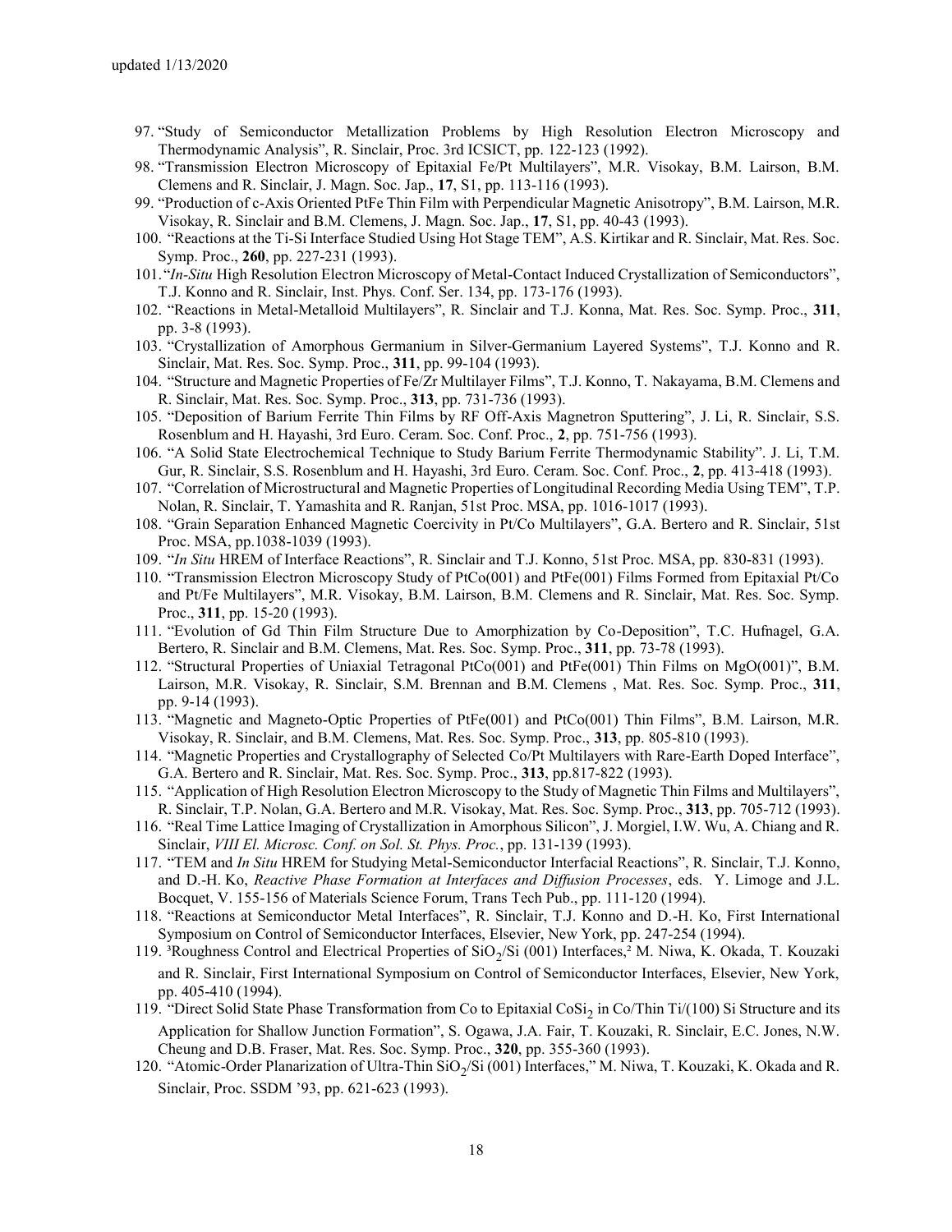- 121. "*In Situ* HREM of Phase Reactions", R. Sinclair, T.J. Konno and D.-H. Ko, Proc. ICEM XIII, pp. 429-430 (1994).
- 122. "Observation of Ferroelectric Domain Walls in KTP by HREM", E. Snoeck and R. Sinclair, Proc. ICEM XIII, pp. 233-234 (1994).
- 123. "Microscopic Interfacial Phenomena During Solid Phase Crystallization of Amorphous Silicon Thin Films: *In-Situ* CTEM and HREM Studies", J.P. Guillemet, B. de Mauduit, B. Peiraggi, R. Sinclair and T.J. Konno, Proc. ICEM XIII, pp. 449-450 (1994).
- 124. "*In-Situ* TEM Observation of Interfacial Reactions in the Zr/Si System", H. Tanaka, T.J. Konno and R. Sinclair, Mat. Res. Soc. Symp. Proc., **337**, pp. 481-485 (1994).
- 125. "Transmission Electron Microscopy of MOCVD Titanium Nitride Films", T. Itoh, T.J. Konno, R. Sinclair, I.J.M.M. Raaijmakers and B.E. Roberts, Mat. Res. Soc. Symp. Proc., **337**, pp. 735-740 (1994).
- 126. "Characterization of Sputtered Magnetic Barium-Ferrite Thin Films on Silicon Nitride Coated High Density Amorphous Carbon Substrates", J. Li, R. Sinclair, S.S. Rosenblum and H. Hayashi, Mat. Res. Soc. Symp. Proc., **341**, pp. 59-64 (1994).
- 127. "Effect of Interlayers Upon Texture and Magnetic Properties in Co Alloy Multilayers for Longitudinal Magnetic Recording", M.R. Visokay, M. Kuwabara, H. Saffari, H. Hayashi, R. Sinclair and Y. Onishi, Mat. Res. Soc. Symp. Proc., **343**, pp. 381-386 (1994).
- 128. "On The Perpendicular Magnetic Anisotropy of Co/Pt Multilayers: Structure-Property Relationships", G.A. Bertero and R. Sinclair, Mat. Res. Soc. Symp. Proc., **343**, pp. 369-374 (1994).
- 129. "Correlation of Structure and Properties in Thin-Film Magnetic Media", T.P. Nolan, R. Sinclair, T. Yamashita, R. Ranjan, G. Tarnopolsky and W. Bennett, Mat. Res. Soc. Symp. Proc., **343**, pp. 297-302 (1994).
- 130."Atomically Layered Structures for Magnetic Information Storage", B.M. Lairson, M.R. Visokay, R. Sinclair. S.N. Brennan and B.M. Clemens, Mat. Res. Soc. Symp. Proc., **343**, pp. 359-367 (1994).
- 131. "Effects of Substrate Temperature on Magnetic and Crystallographic Properties of Co-Cr-Pt/Cr Films Deposited by Laser Ablation Method", A. Ishikawa, Y. Shiroishi and R. Sinclair, Mat. Res. Soc. Symp. Proc., **343**, pp. 345-350 (1994).
- 132. "Nickel Mediated Transformation of Amorphous Carbon to Graphite", T. Itoh and R. Sinclair, Mat. Res. Soc. Symp. Proc., **349**, pp. 31-36 (1994).
- 133. "Correlation of Micro-structural, Micro-chemical and Micro-magnetic Properties of Longitudinal Recording Media Using CM20 FEG Lorentz TEM", T.P. Nolan, R. Sinclair, T. Yamashita and R. Ranjan, 52nd Proc. MSA, pp. 892-893 (1994).
- 134."Formation of Epitaxial (001) Ordered FePd Films from Multilayer Precursors", M.R. Visokay, B.M. Lairson, B.M. Clemens and R. Sinclair, J. Mag. Soc. Jpn., **19**, S1, pp. 399-403 (1995).
- 135. "(Pt/Co/Pt)/X Multilayer Thin Films for Magneto-Optic Media", G.A. Bertero and R. Sinclair, J. Mag. Soc. Jpn., **19**, S1, pp. 201-204 (1995).
- 136. "Microstructural, Magnetic and Magneto-Optical Properties of (100) and (111) Oriented Thick 'FCC' Cobalt Single Crystal", M. Ozkan, T. Suzuki, D. Miller, A. Kellock, C.-A. Chang and R. Sinclair, J. Mag. Soc. Jpn., **19**, S1, pp. 267-270 (1995).
- 137. "Interface Reaction Enhanced Epitaxial Growth of Barium Ferrite Magnetic Thin Films", J. Li, R. Sinclair, S.S. Rosenblum and H. Hayashi, Mat. Res. Soc. Symp. Proc., **357**, pp. 165-170 (1995).
- 138. "*In Situ* Electron Microscopy and its Application to Semiconductor Reactions at High Resolution", R. Sinclair, Proc. MSA, 53, pp. 222-223 (1995).
- 139. "*In Situ* TEM Study of Reactions in Iron/Amorphous Carbon Layered Thin Films", T. Itoh and R. Sinclair, Mat. Res. Soc. Symp. Proc., **382**, p. 45-50 (1995).
- 140. "Observation of Micromagnetic Structure in Computer Hard Disks by Lorentz Transmission Electron Microscopy",K. Tang, M.R. Visokay and R. Sinclair, Mat. Res. Soc. Symp. Proc., **384**, p. 21-26 (1995).
- 141. "Growth and Characterization of FePt Compound Thin Films", M.R. Visokay and R. Sinclair, Mat. Res. Soc. Symp. Proc., **384**, p. 91-96 (1995).
- 142. "TEM study of Crystallization of a-SiC in Contact with Silver", N.C. Zhu and R. Sinclair, Mat. Res. Soc. Symp. Proc., **382**, pp. 206-209 (1995).
- 143. "Study of Diffusion Barrier Performance of MOCVD-TiN", H.-J. Lee, R. Sinclair, B.E. Roberts and R. Jackson, Mat. Res. Soc. Symp. Proc., **391**, pp. 205-209 (1995).
- 144. "Crystallization in Metal-Metalloid Multilayers", R. Sinclair, T.J. Konno, T. Itoh and N.C. Zhu, Mat. Res. Soc. Symp. Proc., **382**, pp. 3-8 (1995).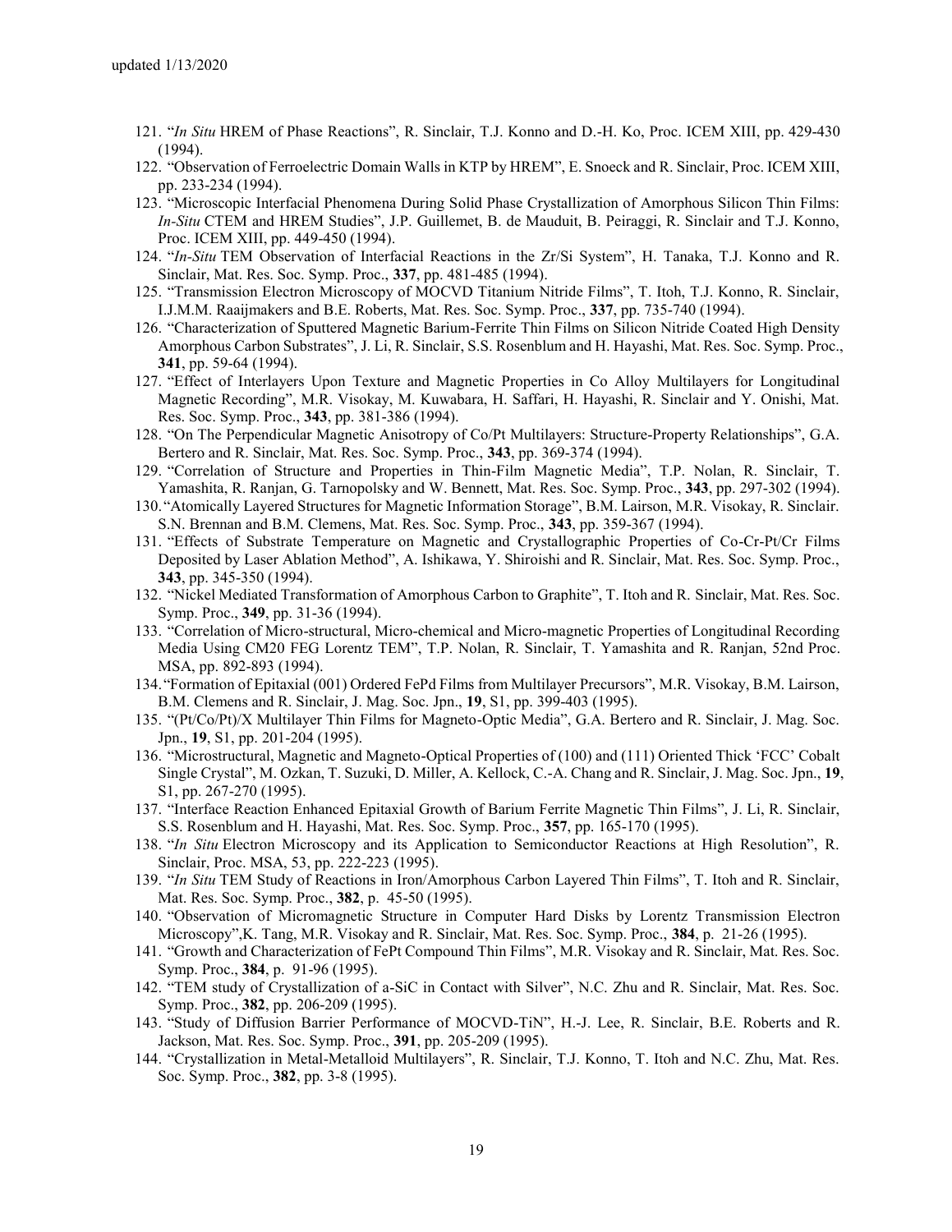- 145. "HREM of Ultra-thin Oxides", R. Sinclair, M. Niwa and T. Kouzaki, Proc. 4th ICSICT, Publishing House of the Electronics Industry, China pp. 739-741 (1995).
- 146. "Strategies and Opportunities for *In-Situ* Electron Microscopy", R. Sinclair, 3rd Congreso de la Asociacion Mexicana de Microscopia, ed. E.M. Rivera Munoz, pp. 89-90, (1996).
- 147. "A Failure Mechanism of MOCVD TiN Diffusion Barriers at High Temperatures", H.-J. Lee, P. Li, B. Roberts and R. Sinclair, Mat. Res. Soc. Symp. Proc., **428**, pp. 295-300, (1996).
- 148. "Structure-Property Relationships in Sputtered Magneto-optic Multilayers", R. Sinclair, G.A. Bertero and M.R. Visokay, 55th Proc. MSA, **3**, pp. 397-398, (1997).
- 149. "Micromagnetic and Microstructure-Property Relationships in Magnetic Recording Media", R. Sinclair, K. Tang and S.E. McKinlay, 55th Proc. MSA, **3**, pp. 513-514, (1997).
- 150. "Applications of TEM for Analysis of Local Failures Occurring During Si Metallization Process", H.-J. Lee and R. Sinclair, 55th Proc. MSA, **3**, pp. 465-466, (1997).
- 151."*In Situ* HREM of Reactions at Interfaces", R. Sinclair, T. Itoh, H.-J. Lee and K.W. Kwon, 55th Proc. MSA, **3**, pp. 621-622 (1997).
- 152. "Characterization of Ta as an underlayer for Cu Interconnects", K.W. Kwon, H.-J. Lee, C. Ryu, R. Sinclair and S.S. Wong, Proc. Advanced Metallization for ULSI Applications, pp. 711-716 (1997).
- 153. "Diffusion Barrier Stability in ULSI Applications", R. Sinclair, H.-J. Lee and K.W. Kwon, Proc. 4th International Conference on Materials and Process Characterization for VLSI, Shanghai, China, pp. 305-308 (1997).
- 154. "Chromium Distrubution in CoCrTa/Cr Longitudinal Recording Media", J.E. Wittig, T.P. Nolan, R. Sinclair and J. Bentley, Mat. Res. Soc. Symp. Proc., **517**, pp. 211-216 (1998).
- 155. "Roughness Measurements of Thin  $SiO<sub>2</sub>$  and poly-Si Interfaces Using High Resolution Cross-Sectional TEM", M. Yamaguchi, R. Sinclair, and M. Niwa, Proc. of the Symposium on Silicon Nitride and Silicon Dioxide Thin Insulating Films, pp. 232-239 (1998).
- 156. "Magnetic Imaging of Recording Media", R. Sinclair and K. Tang, Proc. Microscopy and Microanalysis, **5**, pp. 28-29 (1999).
- 157. "Thermal Stability of the Copper/Tantalum Interfaces in Advanced Microelectronic Metallization", K.W. Kwon, H.-J. Lee, and R. Sinclair, Proc. Microscopy and Microanalysis, **5**, pp. 176-177 (1999).
- 158. "*In Situ* HREM of Interface Reactions", R. Sinclair, Proc. 5th International Symp. on Advance Physical Fields, NRIM Japan, edited by K. Yoshihara, pp. 47-48 (2000).
- 159."Grain Size Relationship Between the Magnetic Layer and the Underlayer in CoCrPtTa Recording Media", K. Ma, R. Sinclair, G. Bertero, and W. Cao, Mat. Res. Soc. Symp. Proc., **614**, pp. 141-146 (2001).
- 160. "Microstructural Characterization of Longitudinal Magnetic Recording Media", R. Sinclair, D.W. Park, C. Habermeier, and K. Ma, Mat. Res. Soc. Proc., **589**, pp. 3-12 (2001).
- 161. "Quantitative EFTEM of Cr Grain Boundary Segregation in CoCrTa", J.E. Wittig, J.F. Al-Sharab, J. Bentley, N.D. Evans, T.P. Nolan, and R. Sinclair, Proc. Microscopy and Microanalysis, **7**, pp. 298-299 (2001).
- 162. "*In Situ* Transmission Electron Microscopy of Materials", R. Sinclair and K.H. Min, Proc. 2001 International Workshop on Adv. Microscopy, ed. L.J. Chen, pp. I-O-12-13 (2001).
- 163. "Transmission Electron Microscopy of Computer Hard Disc, Magnetic Thin Films", R. Sinclair, Proc. 4th International COE Symposium on Atomic Scale Processing and Novel Prop. in Nanoscopic Materials, ed. T. Kawaii, p. 12 (2001).
- 164."*In Situ* HREM of Crystallization Reactions", R. Sinclair and K.H. Min, Proc. Microscopy and Microanalysis, **8**, Supplement 2, pp. 416-417 (2002).
- 165. "TEM Microstructure Studies of Thin Film Magnetic Recording Media", R. Sinclair, U. Kwon and J.D. Risner, Proc. Microscopy and Microanalysis, **8**, Supplement 2, pp. 368-369 (2002).
- 166. "*In-Situ* Heating Study of Materials", R. Sinclair and K.H. Min, Proc. ICEM XV, pp. 931-932 (2002).
- 167. "Reactions in Metal-Carbon Systems", R. Sinclair, T. Itoh and R. Chin, Proc. ICEM XV, pp. 153-154 (2002).
- 168."Failure Analysis of Ferroelectric RAM Device by Transmission Electron Microscopy", H.S. Baik, G.S. Park, S.A. Song, J.K. Lee, and R. Sinclair, Proc. ICEM XV, pp. 805-806 (2002).
- 169. "Characterization for crystallization of SrBi2Nb2O9 thin films on Si substrates", D.C. Yoo, J.Y. Lee, R. Sinclair, I.S. Kim, Y.T. Kim, J. Korean Phys. Soc., **42** Supp (1), pp. S450-453 (2003).
- 170. "High Resolution and Analytical TEM of Cr Grain Boundary Segregation in Co-alloy Longitudinal Hard Disk Magnetic Recording Media", J. Risner, R. Sinclair and J. Bentley, Proc. Microscopy and Microanalysis, **10**, Supplement 2, pp. 14-15 (2004).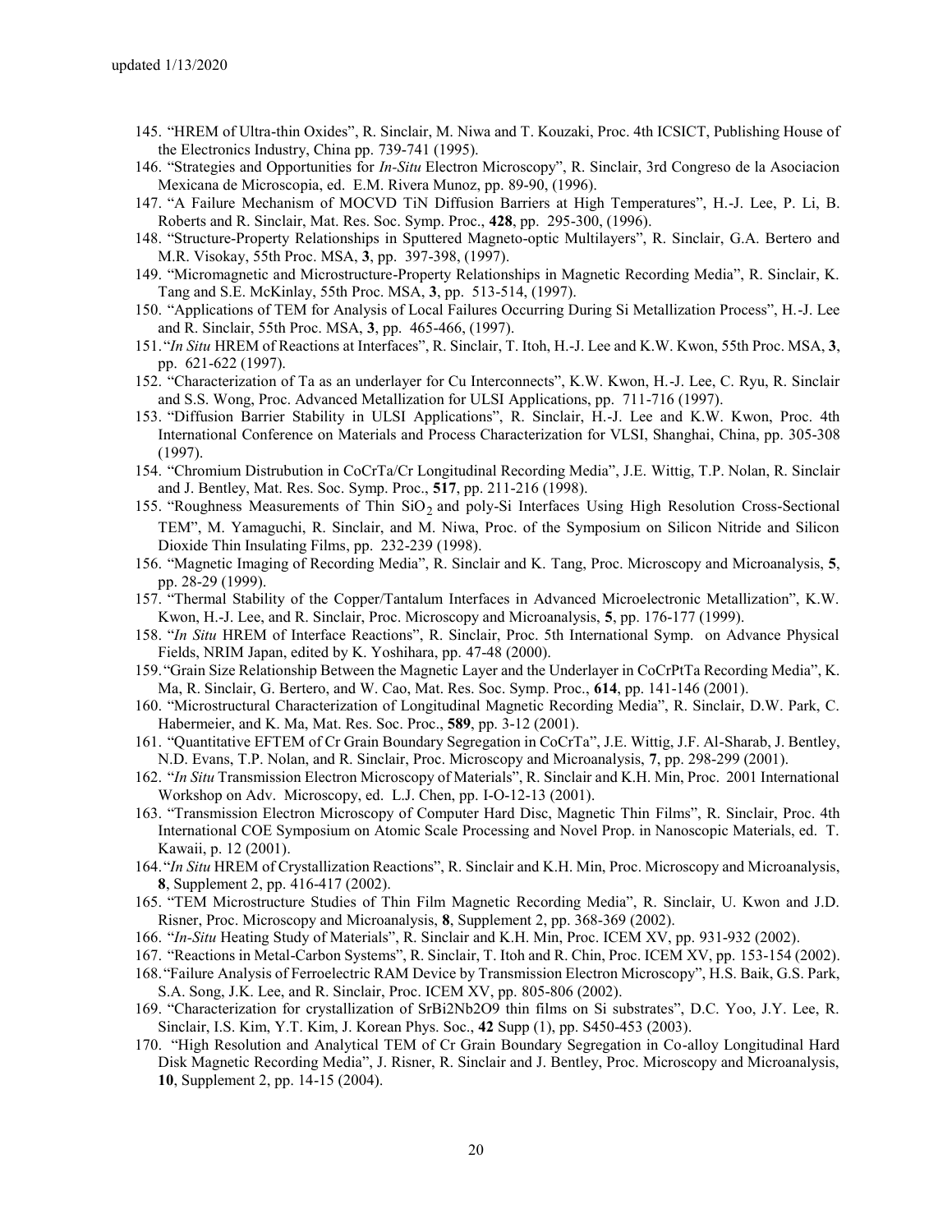- 171. "High-Resolution Analytical TEM and Energy-Filtered Imaging of CoPt-Oxide Perpendicular Magnetic Recording Media", J.D. Risner, T.P. Nolan, J. Bentley, S.Z. Wu, S.D. Harkness, and R. Sinclair, Proc. Microscopy and Microanalysis, **11**, Supplement 2, pp. 1806-1807 (2005)*.*
- 172. "HRTEM and Nano-probe EDS Studies on the Microstructure of CoCrPtO Perpendicular Recording Media with Ru/Ru-oxide Interlayers", U. Kwon, and R. Sinclair, Proc. Microscopy and Microanalysis, **11**, Supplement 2, pp. 1834-1835 (2005)*.*
- 173. "Synthesis and Characterization of Fe-C Core-shell Nanoparticles", H. Li, H. Dai, and R. Sinclair, Proc. Microscopy and Microanalysis, **11**, Supplement 2, pp. 1902-1903 (2005).
- 174. "Characterization of AuFe-C Core-shell Nanoparticles", H. Li, H. Dai, L. Xing, and R. Sinclair, Proc. Microscopy and Microanalysis, **12**, Supplement 2, pp. 524CD-525CD (2006).
- 175. "Information Storage Technology: The Role of the TEM", R. Sinclair, J. Risner, and U. Kwon, Proc. Microscopy and Microanalysis, **12**, Supplement 2, pp. 76-77 (2006).
- 176. "TEM Studies of Reactions in Thin Films and their Interfaces", R. Sinclair, Proc. ICEM XVI, p. 1322 (2006).
- 177. "FIB and TEM Studies of Interface Structure in Diamond-SiC Composites", J.S. Park, R. Sinclair, D. Rowcliffe, M. Stern, and H. Davidson, Proc. ICEM XVI, p. 1965 (2006).
- 178. "TEM Observations of Bio-conjugated Streptavidin-Gold Particles", A. L. Koh and R. Sinclair, Mat. Res. Soc. Symp. Proc., **1019E**, p. 1019-FF05-01 (2007).
- 179. "TEM Studies of Iron Oxide Nanoparticles for Cell Labeling and Magnetic Separation", A. L. Koh and R. Sinclair, Technical Proceedings of the 2007 Nanotechnology Conference and Trade Show, **4**, pp. 101-104 (2007).
- 180. "Grain Size Distribution in CoCrPtO-based Perpendicular Magnetic Recording Media", F. Hossein-Babaei, U. Kwon and R. Sinclair, Technical Proceedings of the 2007 Nanotechnology Conference and Trade Show, **4**, pp. 547-550 (2007).
- 181. "Characterization of Magnetic Nanoparticles by High Resolution TEM Methods", R. Sinclair, H. Li, and A. L. Koh, Proc. Microscopy and Microanalysis, **13**, Supplement 2, p. 66CD (2007).
- 182. "TEM Studies of Synthetic Anti-ferromagnetic (SAF) Nanoparticles", A. L. Koh, W. Hu, R. Wilson, S. X. Wang, and R. Sinclair, Proc. Microscopy and Microanalysis, **13**, Supplement 2, p. 622CD (2007).
- 183. "Electron Microscopy Characterization of Composite Organic-Inorganic Nanoparticles (COINs) as Raman Labels for Extra-Cellular Analyses", A. L. Koh, C.M. Shachaf, S. Elchuri, G.P. Nolan and R. Sinclair, Microsc. Microanal. **14**, Supplement 2, p. 670CD (2008).
- 184. "Electron Energy-Loss Spectrometry (EELS) and Energy-Filtered TEM (EFTEM) Analyses of Organic-Inorganic Nanoparticles", A.L. Koh, M. Watanabe and R. Sinclair, Microsc. Microanal. **15** (Suppl. 2) (2009) p.432CD.
- 185. "In Situ and High Resolution TEM Studies of Nano-scale Materials", R. Sinclair, A.L. Koh, P.J. Kempen and H.J. Jung, Microscopy and Microanalysis 2009 Meeting, Microsc. Microanal. **15** (Suppl. 2) (2009) 1200CD.
- 186. "Electron Microscopy Characterization of Gold-Silica Core-Shell Nanoparticle Raman Labels (Nanoplex™ Biotags) and their Conjugation to Cells", P.J. Kempen, A.L. Koh, C. Zavaleta, K. Hartman, S. Gambhir and R. Sinclair, Microscopy and Microanalysis 2009 Meeting, *late-breaking poster*
- 187. "Direct Microscale Visualization of Targeted Quantum Dot Binding in Multiple Tumor Models of Living Mice using Intravital Microscopy", B. Smith, Z. Cheng, A. de la Zerda, A.L. Koh, R. Sinclair, 2009 World Molecular Imaging Congress, (2009) http://search.proquest.com/docview/42472036?accountid=14026.
- 188. "Organic-Inorganic Particles as Labels to Trace Biological Signaling Pathways", A. L. Koh and R. Sinclair, Microsc. Microanal. **16** (Suppl. 2) 1130-1131 (2010) doi:10.1017/S143192761005899X.
- 189. "TEM Study on PbS Quantum Dots Made by Atomic Layer Deposition and Their Behavior Under E-beam Irradiation", H. J. Jung, N. P. Dasgupta, F. B. Prinz and R. Sinclair, Microsc. Microanal. **16** (Suppl 2), pp 1376-1377 (2010).
- 190. "Nanostructural correlation between Co magnetic layer and its Ru seed layer in a PMR medium", F. Hossein-Babaei (Jr.), R. Sinclair, G. Bertero, and K. Srinivasan, Microsc. Microanal. **16** (Suppl. 2), pp. 1522-1523 (2010).
- 191. "Utilizing Scanning Transmission Electron Microscopy to Locate and Image Raman Active Gold Core Nanoparticles in Mouse Tissue", P.J. Kempen, A.S. Thakor, C.L. Zavaleta, S.S. Gambhir, and R. Sinclair, Microsc. Microanal. **16** (Suppl. 2) pp. 1116-1117 (2010).
- 192. "Utilizing Scanning Transmission Electron Microscopy to Locate and Image Raman Active Gold Core Nanoparticles in Mouse Tissue", P.J. Kempen, A.S. Thakor, C.L. Zavaleta, S.S. Gambhir, and R. Sinclair, IMC XVII, M16.4 (2010).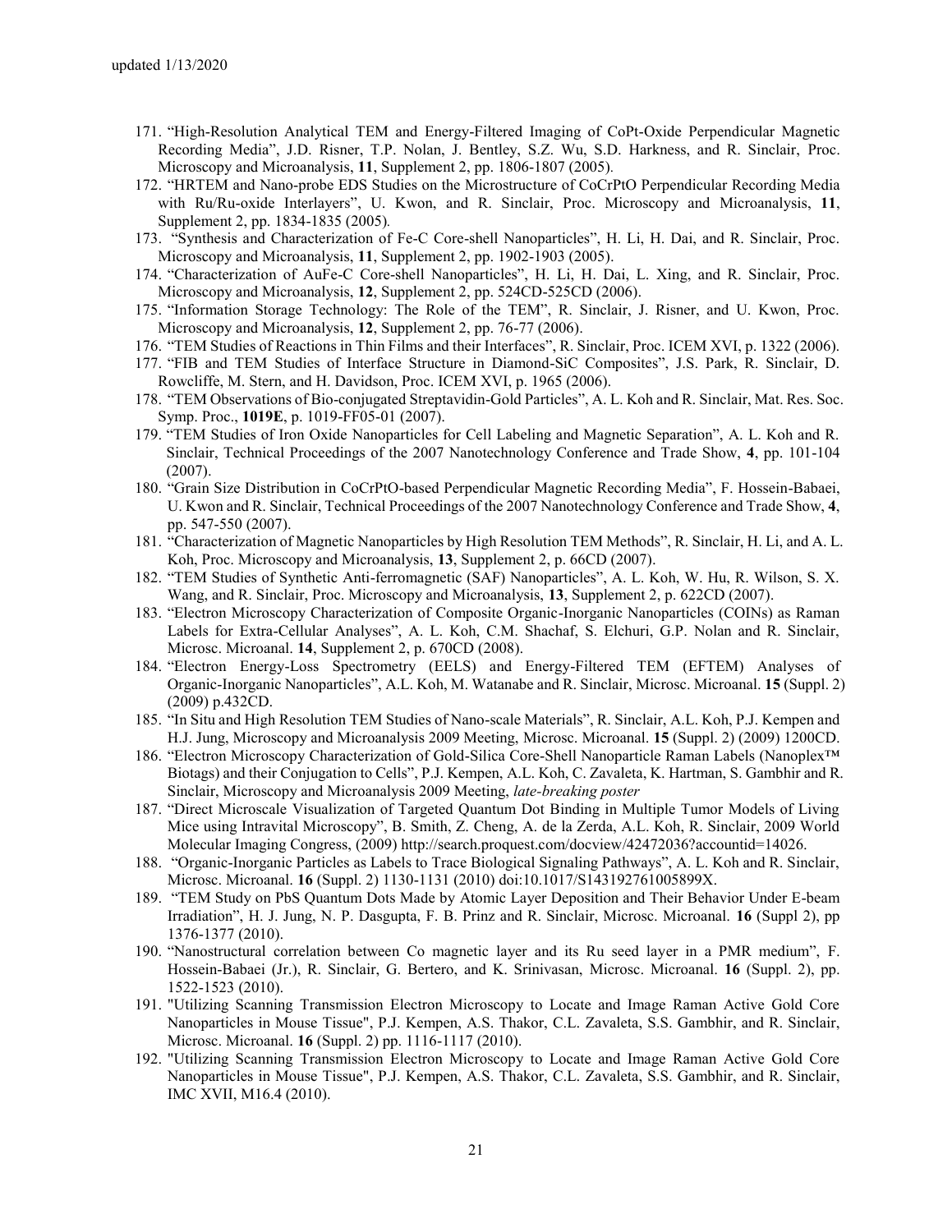- 193. "Developing Remote Microscopy at a University User Facility", R. Chin and R. Sinclair, IMC XVII, I17.3 (2010).
- 194. "Scanning Electron Microscopy and Surface Enhanced Raman Spectroscopy Correlation Studies of Functionalized Composite Organic-Inorganic SERS Nanoparticles on Cancer Cells", A.L. Koh and R. Sinclair, Mater. Res. Soc. Symp. Proc. 1316: mrsf10-1316-qq11-06 (2011) doi: 10.1557/opi.2011.664.
- 195. "Correlative Microscopy of Tumor Vasculature", P.J. Kempen, B.R. Smith, M.F. Kircher, S.S. Gambhir, and R. Sinclair, Microsc. Microanal. **17** (Suppl 2), 2011 pp. 360-361 (2011).
- 196. "Proton Conduction in Epitaxial and Polycrystalline Yttrium-doped Barium Zirconate Thin Films", Y.B. Kim, T.M. Gür, H.-J. Jung, S. Kang and F.B. Prinz, Abstract 271, 219<sup>th</sup> ECS Meeting, The Electrochemical Society, ECS Meeting Abstracts, 1101, 271 (2011).
- 197. "A Brain Tumor Molecular Imaging Strategy Using a New Triple-Modality MRI-Photoacoustic-Raman Nanoparticle", A. de la Zerda, M.F. Kircher, J.V. Jokerst, C.L. Zavaleta, P.J. Kempen, E. Mittra, K. Pitter, R. Huang, C. Campos, F. Habte, R. Sinclair, C.W. Brennan, I.K. Mellinghoff, E.C. Holland and S.S. Gambhir, Proc. SPIE 8581, Photons Plus Ultrasound: Imaging and Sensing, (2013) doi: 10.1117/12.2001719.
- 198. "Advanced Characterization Techniques for Nanoparticles for Cancer Research: Applications of SEM and NanoSIMS for Locating Au Nanoparticles in Cells", P.J. Kempen, C. Hitzman, L.S. Sasportas, S.S. Gambhir and R. Sinclair, MRS Online Proceedings Library 1569 (2013): mrss 13-1569.
- 199. "NorTEMnet 2013 Workshop on Advanced Transmission Electron Microscopy", E. Olsson, R. Sinclair, W. Jaeger, Microscopy and Analysis EMEA 8, pp. 30 (2013).
- 200. "Locating and Characterizing Self-Assembled Gadolinium Chelate Nanoparticles in Stem Cells Using TEM", P.J. Kempen, H. Nejadnik, D. Ye, B.K. Rutt, J. Rao, H.E. Daldrup-Link and R. Sinclair, Microsc. Microanal. **19** (Suppl 2), pp. 178-179 (2013).
- 201. "Chracterization of E-Beam Fabricated Gold Nanoparticles", S. Madsen, P.J. Kempen and R. Sinclair, Micros. Microanal. **19** (Suppl 2), pp. 1554-1555 (2013).
- 202. "Oxidation Studies of Carbon Nanotubes for Applications as X-Ray Field Emitters Using an Aberration-Corrected, Environmental TEM", Microsc. Microanal. **19** (Suppl 2), pp. 466-467 (2013).
- 203. "Hybrid Graphene-catalyst Nanostructures: elucidating the Nature of the Interface", G. Diankov, J. An, J. Park, F. Prinz and D. Goldhaber-Gordon, Bull. Am. Phys. Soc. **59** (1) (2014): BAPS.2014.MAR.H1.200.
- 204. "Phonon Thermal Conduction in Periodically Porous Silicon Nanobeams", W. Park, A.M. Marconnet, T. Kodama, J. Park, R. Sinclair, M. Asheghi and K.E. Goodson, Thermal and Thermomechanical Phenomena in Electronic Systems (ITherm), 2014 IEEE Intersociety Conference on, pp. 637-640 (2014).
- 205. "Imaging Perpendicular Magnetic Domains in Plan-view Using Lorentz Transmission Electron Microscopy", T.R. Kim, A.L. Koh and R. Sinclair, Microsc. Microanal. **20** (Suppl 3), pp. 286-287, (2014).
- 206. "Observing Plasmon Damping Effects of Metallic Adhesion Layers in E-Beam Synthesized Nanostructures Using STEM-EELS and Raman Spectroscopy", S. Madsen, P. Kempen and R. Sinclair, Microsc. Microanal. **20** (Suppl 3), pp. 558-589, (2014).
- 207. "Gareth Thomas (9 Auguest 1932—6 February 2014)", R. Sinclair, Microscopy **63** (3), pp.175-176 (2014).
- 208. "Characterizing the effectiveness of antibody labeled nanoparticle targeting of cancer cells using scanning and transmission electron microscopy", P.J. Kempen, D.M. Kurtz, S.J. Madsen, S.S. Gambhir and R. Sinclair, International Microscopy Congress, **18** (2014): ID-5-O-2827.
- 209. "Aberration-Corrected, Environmental TEM Studies on Carbon Nanotube Oxidation and the Influence of the Imaging Electron Beam", A.L. Koh, E. Gidcumb, O. Zhou and R. Sinclair, International Microscopy Congress, **18** (2014): IT-6-P-2451.
- 210. "Using STEM-EELS to Observe Effects of Metallic Adhesion Layers on Plasmon Resonance in Electron Beam Lithographically Patterned Gold Thin Films", S.J. Madsen, A.L. Koh, P.J Kempen and R. Sinclair, International Microscopy Congress, **18** (2014): MS-3-P-3411.
- 211. "High Performance Silicon Photocathodes for Hydrogen Production Via Solar Water Splitting" J.D. Benck, T.R. Hellstern, R.J. Britto, J.Kibsgaard, S.C. Lee, K.D. Fong, R. Sinclair and T.F. Jaramillo, Meeting Abstracts **37** The Electrochemical Society, pp. 2021, (2015).
- 212. "Electron Energy-Loss Spectroscopy (EELS) Study of NbO<sup>x</sup> Film for Resistive Memory Applications", J. Zhang, K. Norris, K. Samuels, N. Ge, M. Zhang, J. Park, R. Sinclair, G. Gibson, J.J. Yang, Z. Li and R.S. Williams, Microsc. Microanal. **21** (Suppl 3), pp. 285-286, (2015).
- 213. "Preliminary Investigations of Chemical & Morphological Inhomogeneities in  $La<sub>0.6</sub>Sr<sub>0.4</sub>CoO<sub>3-δ</sub>$ Single-Crystalline Perovskite Thin Films by ACTEM and STEM-EELS", B. Ögüt, M.L. Machala, A.L. Koh, R. Sinclair and W.C. Chueh, Microsc. Microanal. **21** (Suppl 3), pp. 1055-1056, (2015).